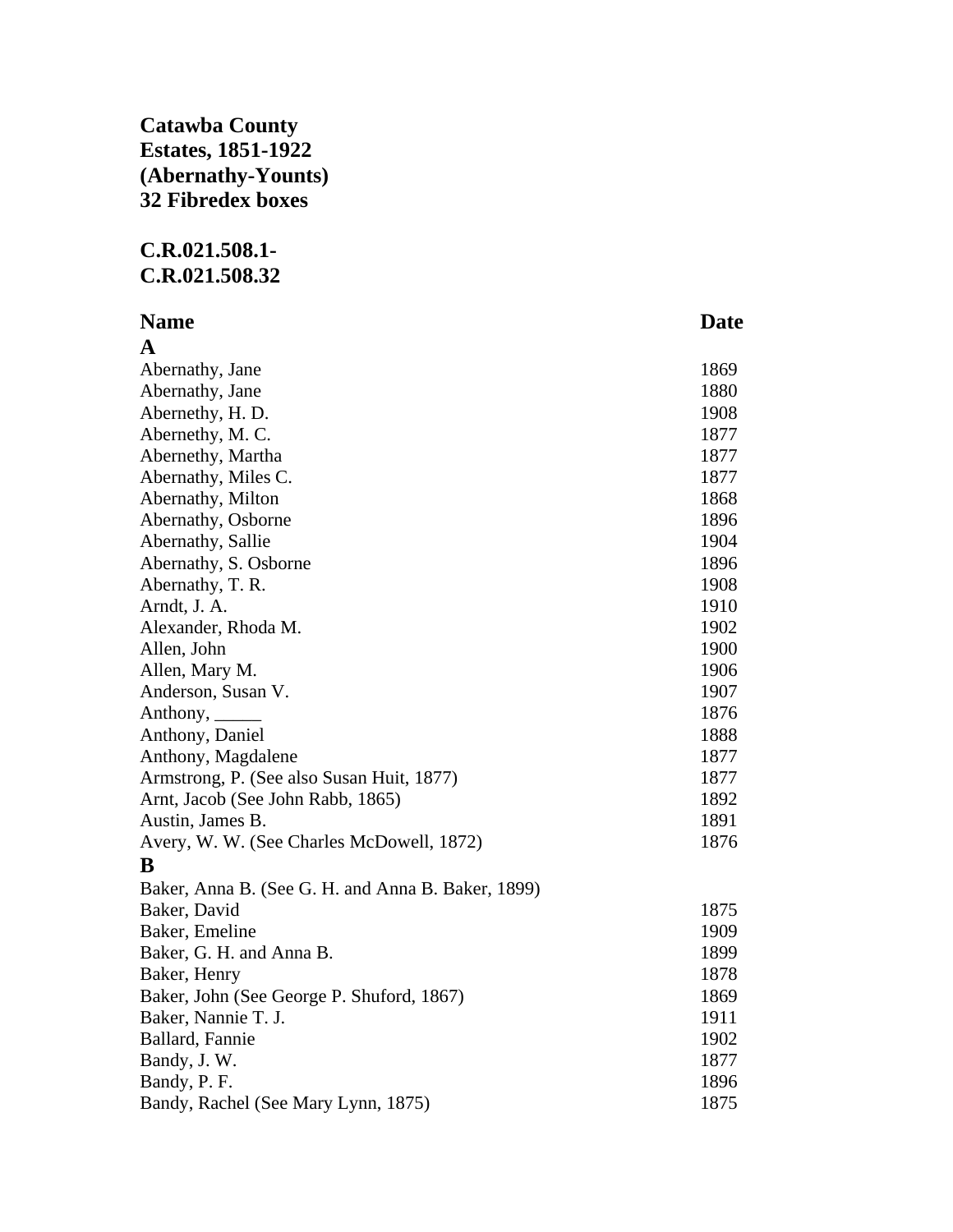| <b>Name</b>                                        | <b>Date</b> |
|----------------------------------------------------|-------------|
| Bandy, William                                     | 1898        |
| Barger, E. J. and Thomas                           | 1898        |
| Barger, James                                      | 1897        |
| Barger, Jarves                                     | 1899        |
| Barger, Moses                                      | 1898        |
| Barger, Sally M.                                   | 1910        |
| Barger, Pinkney                                    | 1897        |
| Barger, Simeon                                     | 1891        |
| Barger, Thomas (See E. J. and Thomas Barger, 1898) |             |
| Barringer, David                                   | 1886        |
| Barringer, H. A.                                   | 1862        |
| Barringer, Noah                                    | 1896        |
| Bartlett, Orvis                                    | 1861        |
| Bashir, Margaret                                   | 1869        |
| Beal, Marcus                                       | 1898        |
| Beard, James B.                                    | 1902        |
| Beatty, $\frac{1}{\sqrt{2\pi}}$                    | 1871        |
| Beatty, Charles                                    | 1860        |
| Beatty, G. M.                                      | 1902        |
| Beatty, Tyler                                      | 1908        |
| Beck, F. E.                                        | 1901        |
| Bell, C. G.                                        | 1883        |
| Benier (Berrier, Berier), George                   | 1881        |
| Bernheim, C. H. (Rev.)                             | 1901        |
| Berry, P. F.                                       | 1909        |
| Bess, Alfred                                       | 1903        |
| Bess, Caleb                                        | 1902        |
| Bisher, Margaret                                   | 1867        |
| Blackburn, Samuel                                  | 1895        |
| Blankenship, Elisha (See G. A. Ikerd, 1882)        | 1861        |
| Blalock, A. A.                                     | 1907        |
| Blalock, William M.                                | 1905        |
| Bleckley, F. A.                                    | 1912        |
| Bleckley, William                                  | 1906        |
| Boggs, A.C.                                        | 1902        |
| Bogle, J. M.                                       | 1871        |
| Bogle, Joseph M.                                   | 1867        |
| Bohannon, Fannie Virginia                          | 1900        |
| Bohannon, John N.                                  | 1900        |
| Bolick, Mary Ann                                   | 1898        |
| Bolch, Frank                                       | 1905        |
| Bolick, Albert E.                                  | 1905        |
| Bolick, Daniel                                     | 1911        |
| Bolick, Elizabeth E.                               | 1907        |
| Bolick, Franklin                                   | 1904        |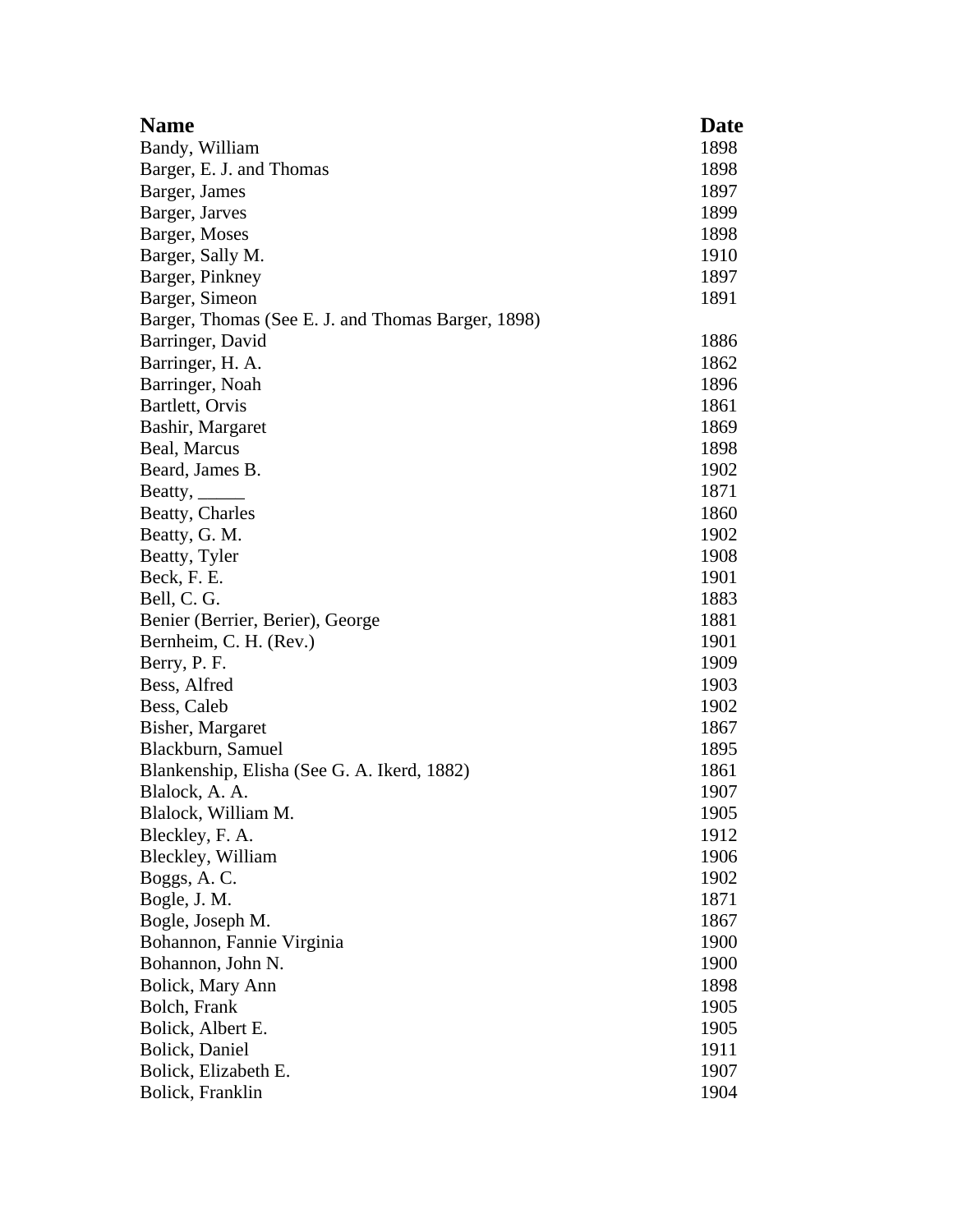| <b>Name</b>                           | <b>Date</b> |
|---------------------------------------|-------------|
| Bolick, Lemuel                        | 1911        |
| Bollinger, Elbert                     | 1907        |
| Bollinger, Henry                      | 1908        |
| Bollinger, J. Frank                   | 1908        |
| Bollinger, Joseph F                   | 1908        |
| Bollinger, L. J., Mrs.                | 1906        |
| Bollinger, M.                         | 1896        |
| Bollinger, William P.                 | 1867        |
| Bonniwell, James                      | 1895        |
| Boovey, Pinkney                       | 1895        |
| Boovy, Mathias                        | 1885        |
| Bost, A.T.                            | 1867        |
| Bost, David                           | 1874        |
| Bost, Elias (See W. R. D. Bost, 1874) | 1857        |
| Bost, John                            | 1866        |
| Bost, Johnathan                       | 1861        |
| Bost, Joseph                          | 1883        |
| Bost, Mary M.                         | 1895        |
| Bost, O.P.                            | 1898        |
| Bost, Philip E.                       | 1894        |
| Bost, R. A.                           | 1903        |
| Bost, W. R. D.                        | 1874        |
| Bostion, T. W.                        | 1880        |
| Bosworth, Jesse V.                    | 1909        |
| Bourbonnais, A.                       | 1910        |
| Bowman, J. J.                         | 1892        |
| Boyd, John                            | 1874        |
| Boyd, John                            | 1883        |
| Boyd, Nancy                           | 1873        |
| Boyd, R. W.                           | 1896        |
| Bradburn, T. W. (2 folders)           | 1881        |
| Bradford, James H.                    | 1885        |
| <b>Bradley, Walter</b>                | 1904        |
| Bradlum, T. W.                        | 1868        |
| Brady, George A.                      | 1895        |
| Brady, F. A.                          | 1899        |
| Bridgers, Elisha                      | 1879        |
| Bridges, Alfred                       | 1888        |
| Brinkley, Daniel                      | 1909        |
| Brittain, Polly                       | 1896        |
| Brown, Calvin                         | 1898        |
| Brown, James                          | 1895        |
| Bullard, J. C.                        | 1891        |
| Bumgardner, Sarah F.                  | 1912        |
| Burch, R. E.                          | 1879        |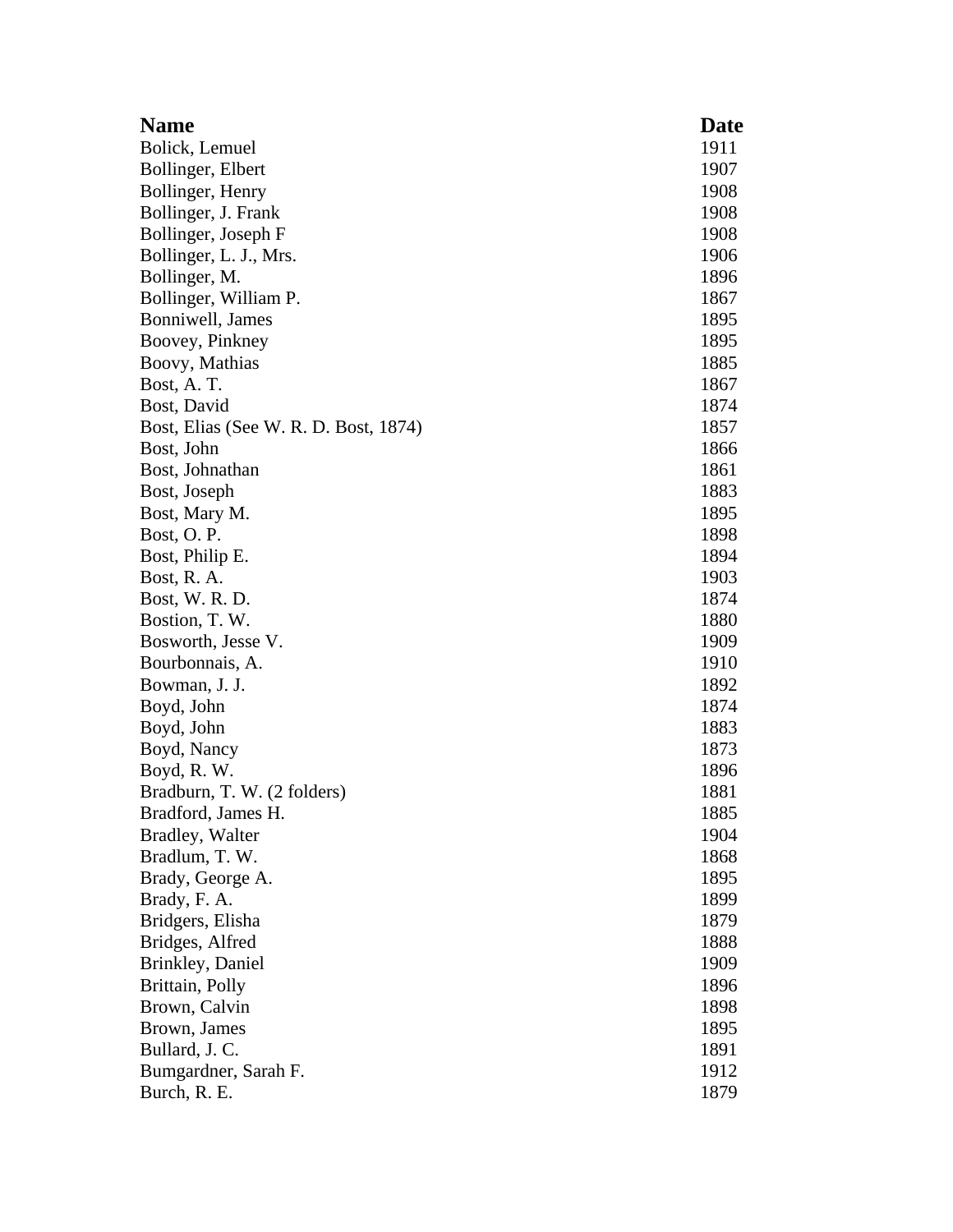| <b>Name</b>                                          | <b>Date</b> |
|------------------------------------------------------|-------------|
| Burns, Eli                                           | 1898        |
| Burns, Jacob                                         | 1869        |
| Burns, L. A., Mrs.                                   | 1912        |
| Burns, Philip                                        | 1893        |
| Butler, M. E., Mrs.                                  | 1905        |
| Byers, Augustus                                      | 1866        |
| Bynum, O. F.                                         | 1909        |
| Byrd, J. R.                                          | 1912        |
| C                                                    |             |
| Caldwell, A. J.                                      | 1907        |
| Caldwell, Frank                                      | 1891        |
| Caldwell, J. E. A.                                   | 1908        |
| Caldwell, John L.                                    | 1899        |
| Caldwell, L. J.                                      | 1906        |
| Caldwell, Mary P.                                    | 1906        |
| Caldwell, Miles M.                                   | 1896        |
| Campbell, Gemima                                     | 1898        |
| Campbell, J.D.                                       | 1891        |
|                                                      | 1867        |
| Campbell, James                                      | 1891        |
| Campbell, John D.                                    | 1879        |
| Campbell, O.                                         |             |
| Campbell, S. Jemima                                  | 1898        |
| Cansler, Henry                                       | 1875        |
| Cansler, Henry                                       | 1898        |
| Cansler, M. (Mary) A.                                | 1898        |
| Carpenter, D. W.                                     | 1899        |
| Carpenter, D. W.                                     | 1912        |
| Carpenter, H. F.                                     | 1911        |
| Carpenter, Jacob                                     | 1901        |
| Carpenter, Joseph                                    | 1877        |
| Carpenter, L. A.                                     | 1922        |
| Carpenter, Mary                                      | 1908        |
| Carpenter, Sallie                                    | 1910        |
| Carper, Francis J.                                   | 1904        |
| Carter, Evaline                                      | 1900        |
| Carter, John                                         | 1911        |
| Cherry, D.                                           | 1869        |
| Clark, Alex                                          | 1882        |
| Clark, Alexander (See also Henderson Sherrill, 1866) | 1869        |
| Clark, Alexander                                     | 1906        |
| Clark, Mary A. Lee                                   | n.d.        |
| Clay, D.                                             | 1868        |
| Clay, George P., Sr.                                 | 1910        |
| Clinard, J. W.                                       | 1877        |
| Cline, Diana                                         | 1900        |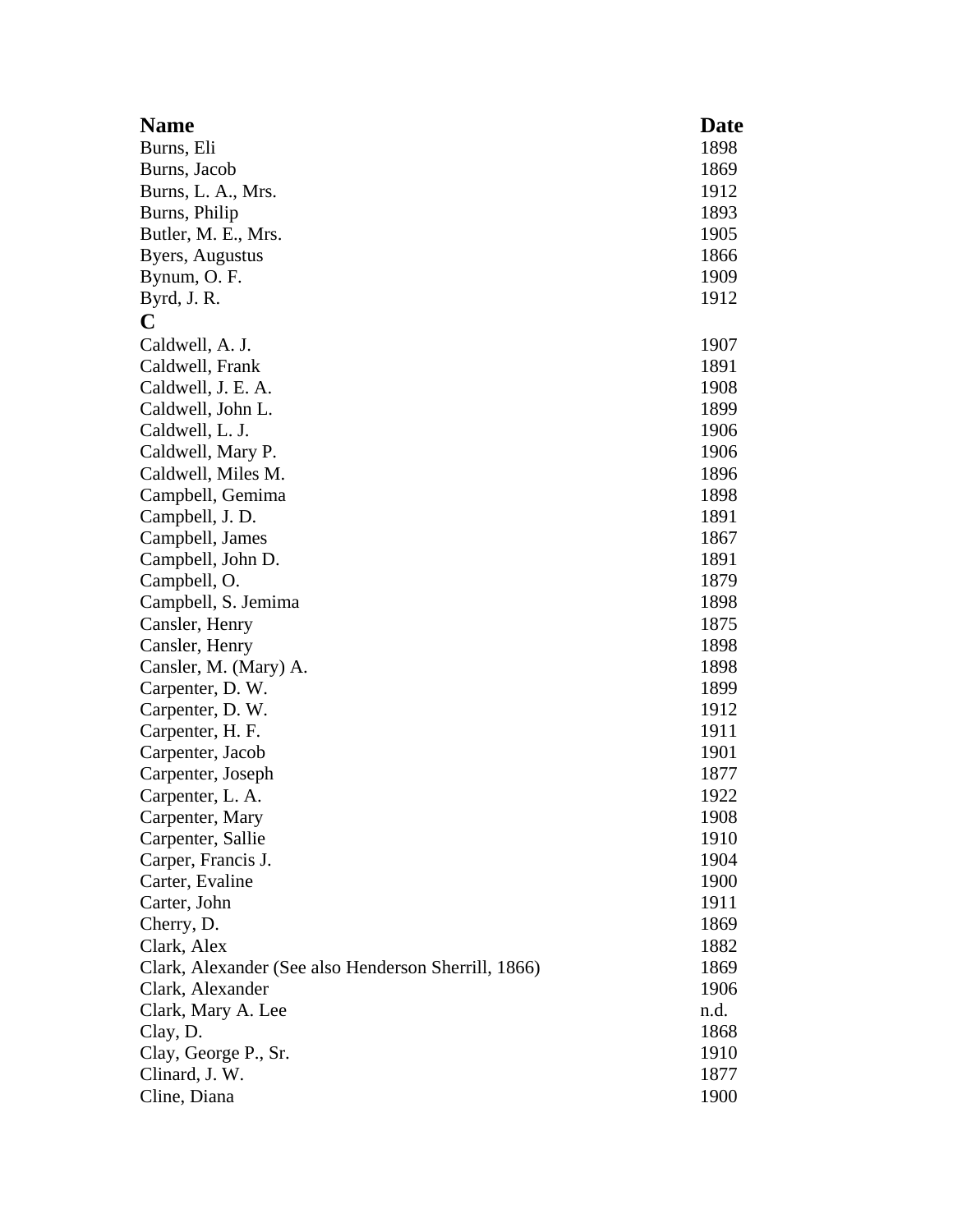| <b>Name</b>                                        | Date |
|----------------------------------------------------|------|
| Cline, E.                                          | 1879 |
| Cline, Elijah (See also W. G. (or T.) James, 1883) | 1880 |
| Cline, Elizabeth                                   | 1899 |
| Cline, George                                      | 1900 |
| Cline, Henry                                       | 1878 |
| Cline, J. P.                                       | 1900 |
| Cline, James E.                                    | 1903 |
| Cline, M. L.                                       | 1910 |
| Cline, M. M.                                       | 1910 |
| Cline, Max                                         | 1904 |
| Cline, Polly                                       | 1896 |
| Cline, Robert                                      | 1907 |
| Cline, Sarah E.                                    | 1876 |
| Cline, Wiley                                       | 1907 |
| Clippard, John                                     | 1907 |
| Cloninger, Albert                                  | 1904 |
| Cloninger, Elkanah                                 | 1905 |
| Cloninger, Noah                                    | 1897 |
| Cloninger, Sarah                                   | 1901 |
| Conner, Charles T.                                 | 1866 |
| Conner, Delila                                     | 1869 |
| Conner, E.                                         | 1879 |
| Conner, Henry                                      | 1881 |
| Conner, C. F.                                      | 1901 |
| Conner, Prince                                     | 1912 |
| Conner, W. H.                                      | 1879 |
| Cook, Abram                                        | 1891 |
| Cook, Polly                                        | 1899 |
| Coons, Henry                                       | 1909 |
| Cornelius, H. F.                                   | 1898 |
| Corpening, A. G.                                   | 1895 |
| Coulter, Eli S.                                    | 1899 |
| Coulter, E. P. (See George P. Shuford, 1867)       | 1877 |
| Coulter (Coutter), John                            | 1869 |
| Couster, M. A.                                     | 1901 |
| Covington, Clara                                   | 1895 |
| Cowan, Prudence                                    | 1870 |
| Crawford, Julia                                    | 1895 |
| Crawford, Wilson                                   | 1912 |
| D                                                  |      |
| Daily, Martha Ann                                  | 1895 |
| Dambman, Adam                                      | 1895 |
| Danner, Hosea                                      | 1894 |
| Davis, James                                       | 1868 |
| Deal, Annira                                       | 1906 |
|                                                    |      |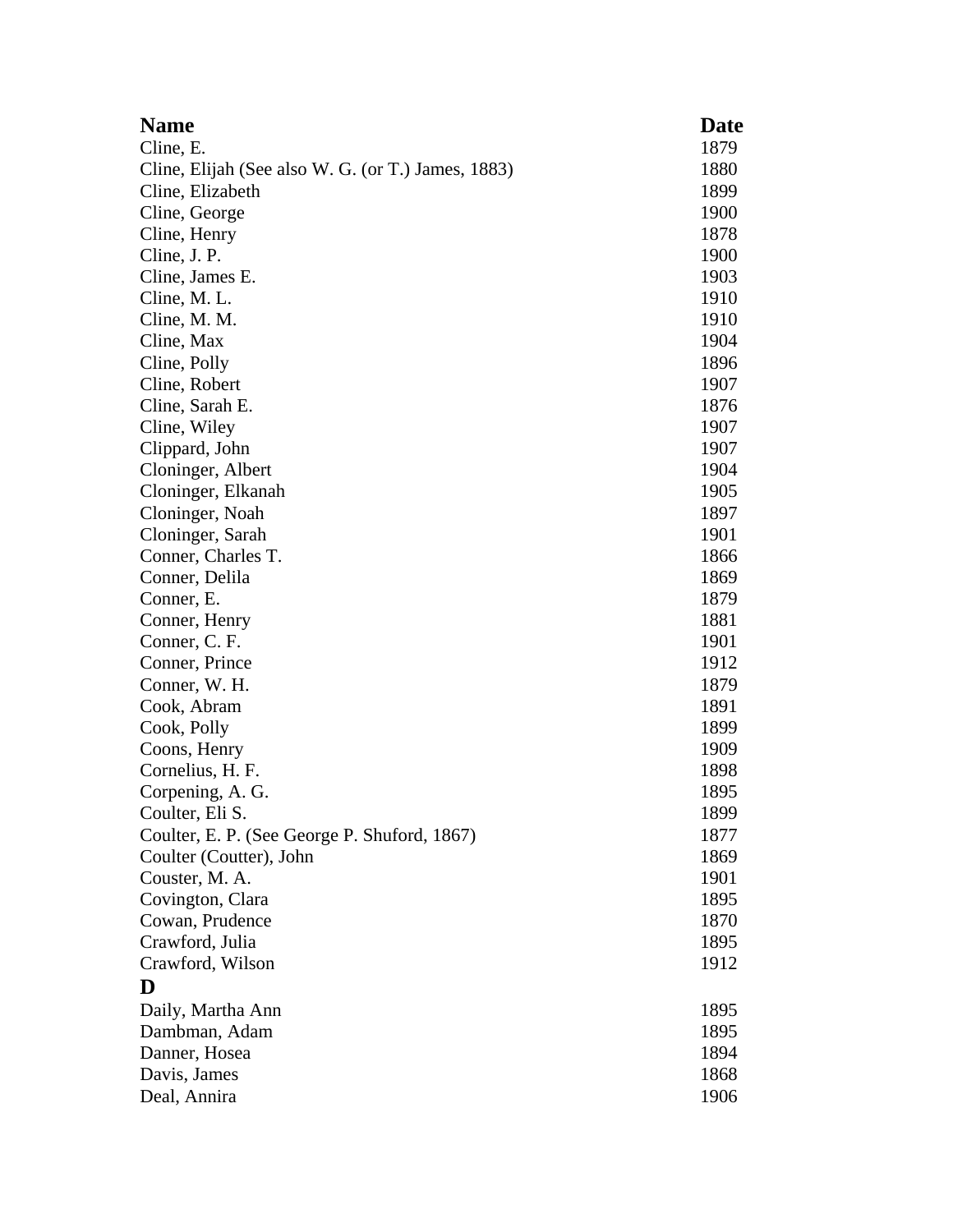| <b>Name</b>                                | <b>Date</b> |
|--------------------------------------------|-------------|
| Deal, Donel                                | 1879        |
| Deal, George                               | 1866        |
| Deal, M.S.                                 | 1904        |
| Deal, Nathan S.                            | 1898        |
| Deal, Rosanah (Rosanna)                    | 1911        |
| Deggerhardt, Catherine                     | 1895        |
| Deits (Deitz), M. P.                       | 1866        |
| Deitz, H. C.                               | 1906        |
| Deitz, J. L.                               | 1905        |
| Deitz, Lazarus                             | 1896        |
| Dellinger, D. A.                           | 1903        |
| Dellinger, John                            | 1864        |
| Dellinger, Jonas                           | 1896        |
| Dellinger, Martha                          | 1900        |
| Dellinger, W. P.                           | 1910        |
| Derr, Jonas W.                             | 1882        |
| Douglas, James (See also David Wike, 1877) | 1877        |
| Downs, J. C., Mrs.                         | 1911        |
| Drum, David                                | 1911        |
| Drum, Margaret                             | 1912        |
| Drum, P. L.                                | 1906        |
| Drum, S. P.                                | 1901        |
| Duke, Kinchen B.                           | 1899        |
| Dula, Mamie                                | 1910        |
| Duncan, George W.                          | 1899        |
| E                                          |             |
| Eckard, Daniel                             | 1870        |
| Eckard (Ekard), Franklin                   | 1909        |
| Eckard (Ekard), James C.                   | 1900        |
| Eckard (Ekard), John P.                    | 1902        |
| Eckard (Ekard), Guilford R.                | 1904        |
| Eckard (Ekard), Poley                      | 1901        |
| Edwards, J. T.                             | 1903        |
| Edwards, J. W                              | 1869        |
| Edwards, M. E.                             | 1904        |
| Edwards, Mary P.                           | 1905        |
| Edwards, Miles                             | 1906        |
| Edwards, Wheeler                           | 1867        |
| Elliott, E. O. (Dr.)                       | 1901        |
| Ellis, W. H.                               | 1908        |
| Ellison, S. A.                             | 1906        |
| England, John                              | 1895        |
| England, Rufus                             | 1908        |
| England, Violet                            | 1909        |
| F                                          |             |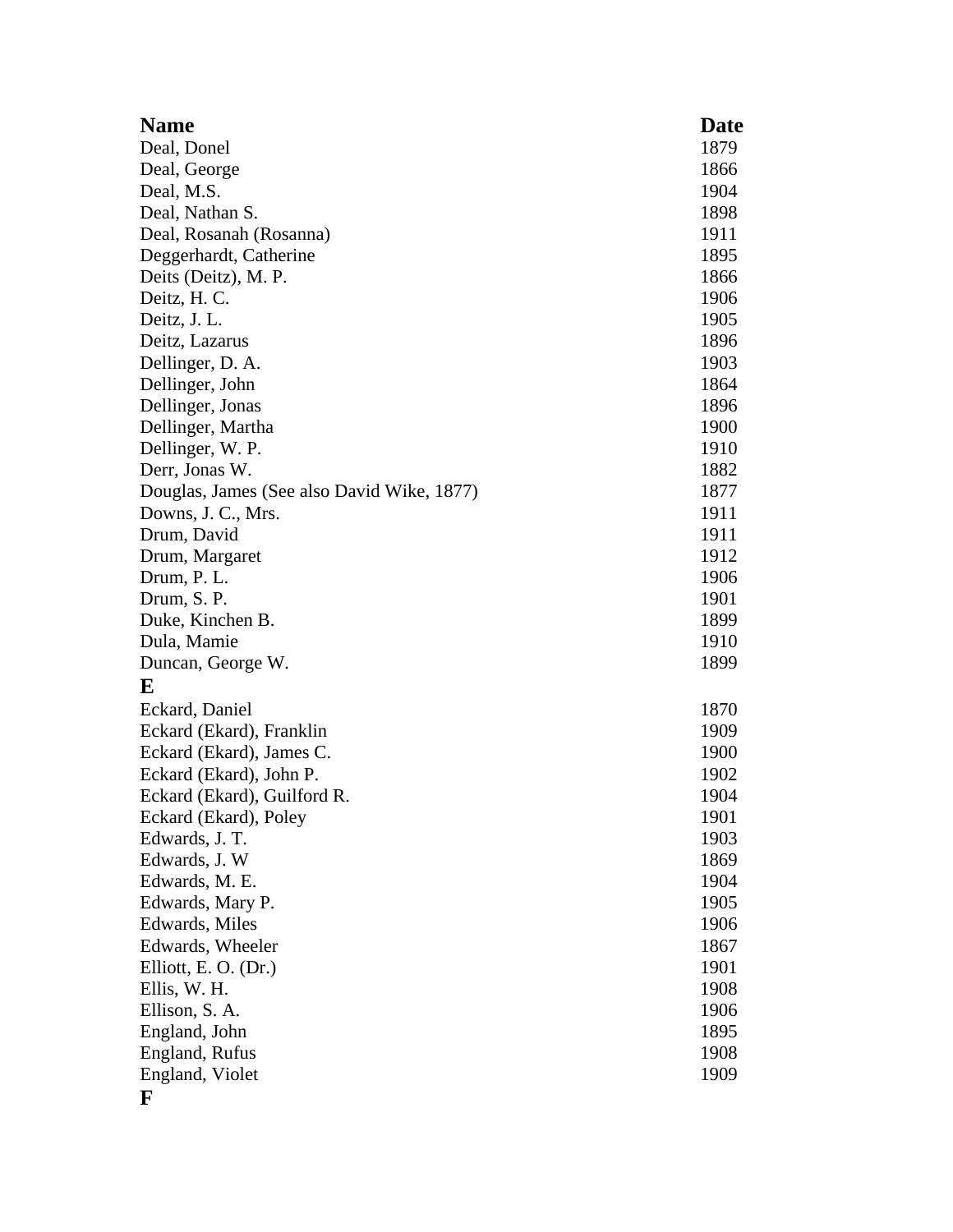| <b>Name</b>                                            | <b>Date</b> |
|--------------------------------------------------------|-------------|
| Finger, A. K.                                          | 1908        |
| Finger, A. L.                                          | 1897        |
| Finger, Daniel                                         | 1890        |
| Finger, Henry                                          | 1869        |
| Finger, J. M.                                          | 1899        |
| Finger, Polly                                          | 1909        |
| Finger, S. M. (See also P. J. Pitts, 1899)             | 1899        |
| Finger, Sarah Rhyne                                    | 1904        |
| Fink, Caleb (3 folders)                                | 1862        |
| Fish, Sidney                                           | 1877        |
| Fisher, Elizabeth M.                                   | 1910        |
| Fisher, Simpson                                        | 1900        |
| Flanagan, F. H.                                        | 1899        |
| Fleming, A. J.                                         | 1906        |
| Flemming, Fannie R.                                    | 1899        |
| Flemming, Rebecca Millie                               | 1897        |
| Ford, O. G., Mrs.                                      | 1897        |
| Forney, H. A.                                          | 1899        |
| Forney, Jane C.                                        | 1902        |
| Fox, A. J.                                             | 1889        |
| Fox, George W.                                         | 1907        |
| Fox, Lester                                            | 1899        |
| Frazier, Sylvia                                        | 1900        |
| Frazier, W. R.                                         | 1899        |
| Freeman, A. C. (See S. J. Pembertson, 1899)            | 1899        |
| Freeman, J.O.                                          | 1906        |
| Fronaberger, Paul                                      | 1868        |
| Fronaberger, William (See also Paul Fronaberger, 1868) | 1868        |
| Fry,                                                   | 1871        |
| Fry, Abel                                              | 1897        |
| Fry, Absalam                                           | 1857        |
| Fry, Allen                                             | 1868        |
| Fry, E. E., Mrs.,                                      | 1894        |
| Fry, Emeline                                           | 1906        |
| Fry, Eliza                                             | 1901        |
| Frye, Charles                                          | 1906        |
| Fry, Jacob                                             | 1896        |
| Fry, John, Sr.                                         | 1900        |
| Fry, Lousen                                            | 1872        |
| Fry, M.L.                                              | 1897        |
| Fry, Miles                                             | 1883        |
| Fry, Muses (Moses)                                     | 1877        |
| Fry, Warren E.                                         | 1892        |
| Fulbright, David                                       | 1877        |
| Fulbright, Nancy                                       | 1897        |
|                                                        |             |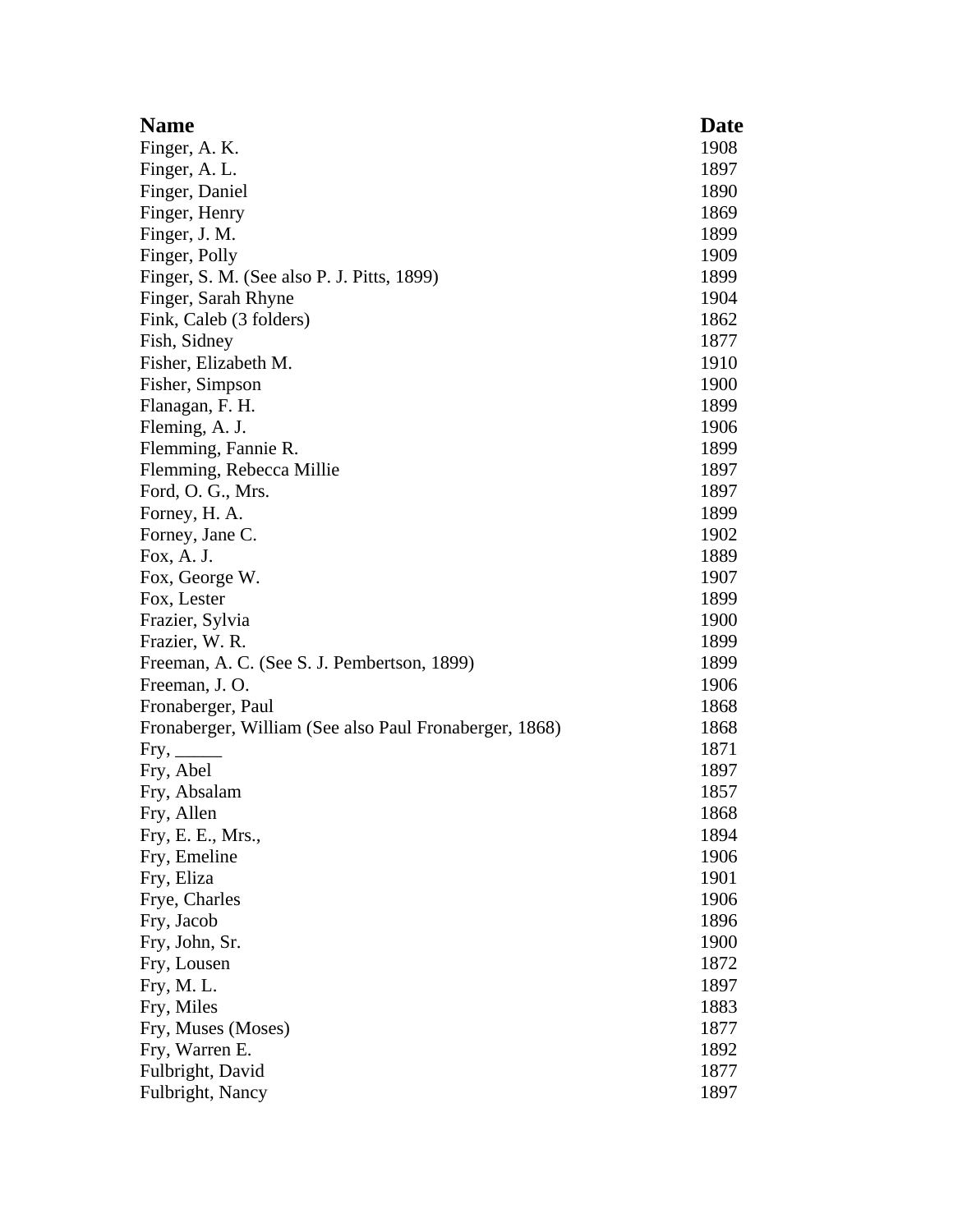| <b>Name</b>                            | Date |
|----------------------------------------|------|
| Fulewider,                             | 1878 |
| Fulewider, A.C.                        | 1869 |
| Fulewider, A.C.                        | 1877 |
| G                                      |      |
| Gaither, D. B.                         | 1896 |
| Gaither, J. R.                         | 1908 |
| Gaither, M. J., Mrs.                   | 1911 |
| Gall, C. C.                            | 1898 |
| Gant, Evan                             | 1896 |
| Gant, Jesse                            | 1905 |
| Geitner, Clement                       | 1909 |
| Gibbs, G. M.                           | 1886 |
| Gill, Lucy                             | 1856 |
| Gobbs, Clement                         | 1909 |
| Goble, Emanuel                         | 1897 |
| Goble, Lewis                           | 1880 |
| Godwin, Clara                          | 1906 |
| Goodnight, A. D.                       | 1894 |
| Goodson, Miles                         | 1896 |
| Goodson, S. W.                         | 1881 |
| Gordon, Fannie C.                      | 1898 |
| Gordon, Fannie E.                      | 1895 |
| Gottschald, F. E.                      | 1897 |
| Green, Perceda                         | 1901 |
| Grey, Helen Riddle                     | 1912 |
| Grier, Walter                          | 1906 |
| Gross, A.                              | 1868 |
| Gross, A.                              | 1878 |
| Gross, Adam                            | 1870 |
| $\bf H$                                |      |
| Haithcock, Eaton                       | 1895 |
| Hale, Abel                             | 1908 |
| Hallmon, H. M.                         | 1883 |
| Hamilton, H. C.                        | 1899 |
| Hamilton, Nancy                        | 1896 |
| Hamilton, Reuben                       | 1877 |
| Harman, Sally M.                       | 1875 |
| Harshaw, Jacob (2 folders)             | 1872 |
| Hartman, Catherine                     | 1896 |
| Hartman, James                         | 1896 |
| Harsog, Able                           | 1877 |
| Hartzog, Eva                           | 1904 |
| Harwell, Elbert (See M. M. Rowe, 1892) | 1897 |
| Harwell, J. F.                         | 1899 |
| Harwell, J. H.                         | 1908 |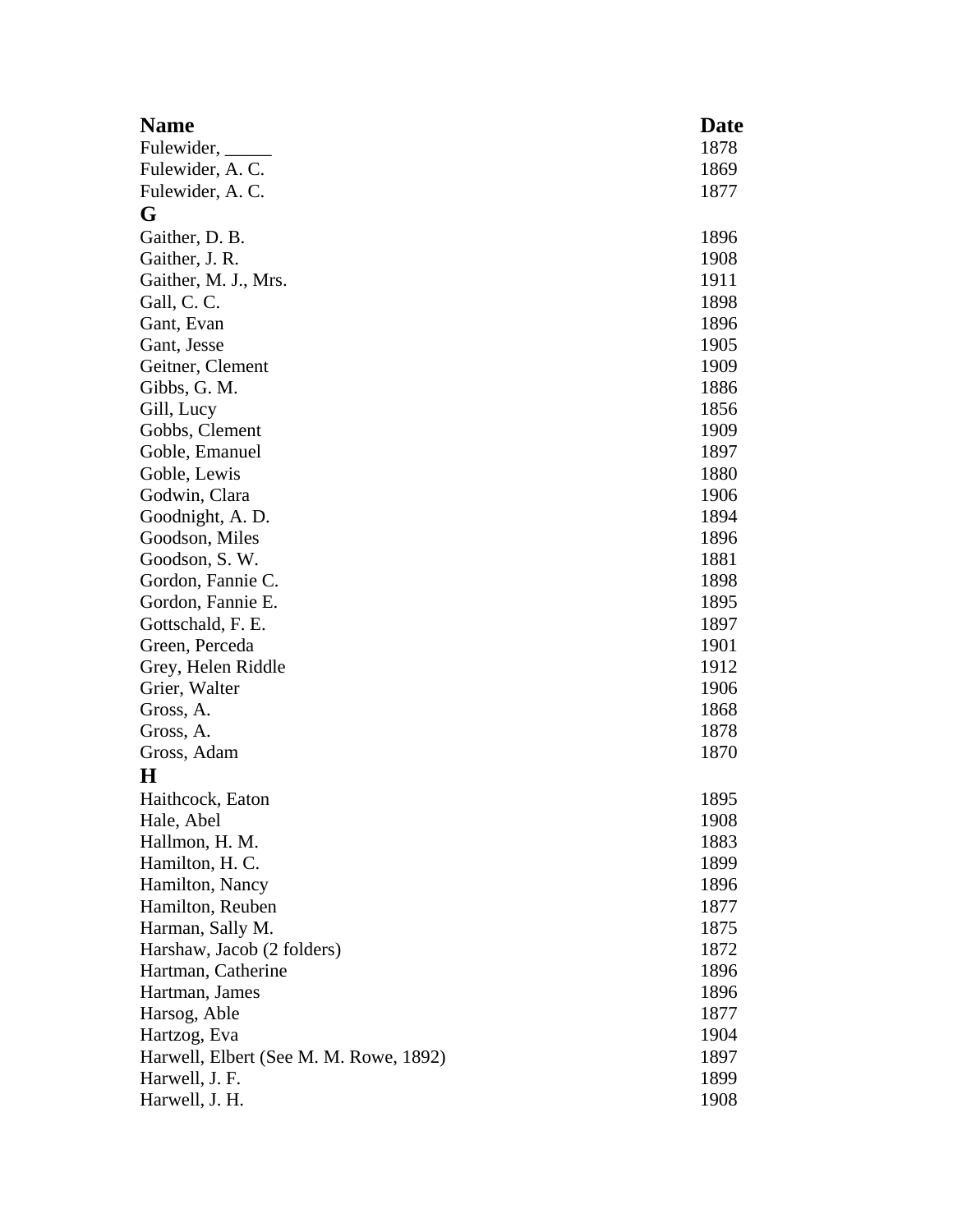| <b>Name</b>                                      | Date |
|--------------------------------------------------|------|
| Harwell, John F.                                 | 1895 |
| Hass, David                                      | 1891 |
| Havnaer, J. J. (Rev.)                            | 1903 |
| Hawn, Abner                                      | 1904 |
| Hawn, Anna P.                                    | 1899 |
| Hawn, Barbra                                     | 1905 |
| Hawn, Christian                                  | 1904 |
| Hawn, Dinah                                      | 1877 |
| Hawn, G. W.                                      | 1902 |
| Hawn, Henry                                      | 1891 |
| Hawn, John, Sr.                                  | 1898 |
| Hawn, Jonas                                      | 1907 |
| Hawn, Jonas F.                                   | 1895 |
| Hawn, Joseph                                     | 1900 |
| Hawn, Nancy P.                                   | 1895 |
| Hawn, Noah                                       | 1889 |
| Hawn, Noah                                       | 1912 |
| Heavner, H. Lee                                  | 1902 |
| Hedrick, David                                   | 1895 |
| Hefner, Davault                                  | 1902 |
| Hefner, John                                     | 1895 |
| Hefner, John C.                                  | 1899 |
| Hefner, Levi                                     | 1910 |
| Hefner, Polly A.                                 | 1904 |
| Helderman, Lula J.                               | 1905 |
| Henkel, C.                                       | 1880 |
| Henkle, S. L.                                    | 1907 |
| Herman, Catherine                                | 1898 |
| Herman, F. L.                                    | 1901 |
| Herman, Frank L.                                 | 1900 |
| Herman, Hannah                                   | 1900 |
| Herman, Lydia                                    | 1899 |
| Herman, Lydia                                    | 1906 |
| Hermon, M. M.                                    | 1877 |
| Hermon, Noah (See also Henry Ingold, 1862, 1874) | 1876 |
| Hewitt, Ellen                                    | 1894 |
| Hewitt, L. M.                                    | 1898 |
| Hewitt, W. A.                                    | 1900 |
| Hilderbrand,                                     | 1887 |
| Hilderbrand, A. B.                               | 1898 |
| Hilderbrand, P. M.                               | 1906 |
| Hilderbrand, William                             | 1877 |
| Hill, Jacob                                      | 1884 |
| Hoke, G. A.                                      | 1895 |
| Hoke, Junius                                     | 1910 |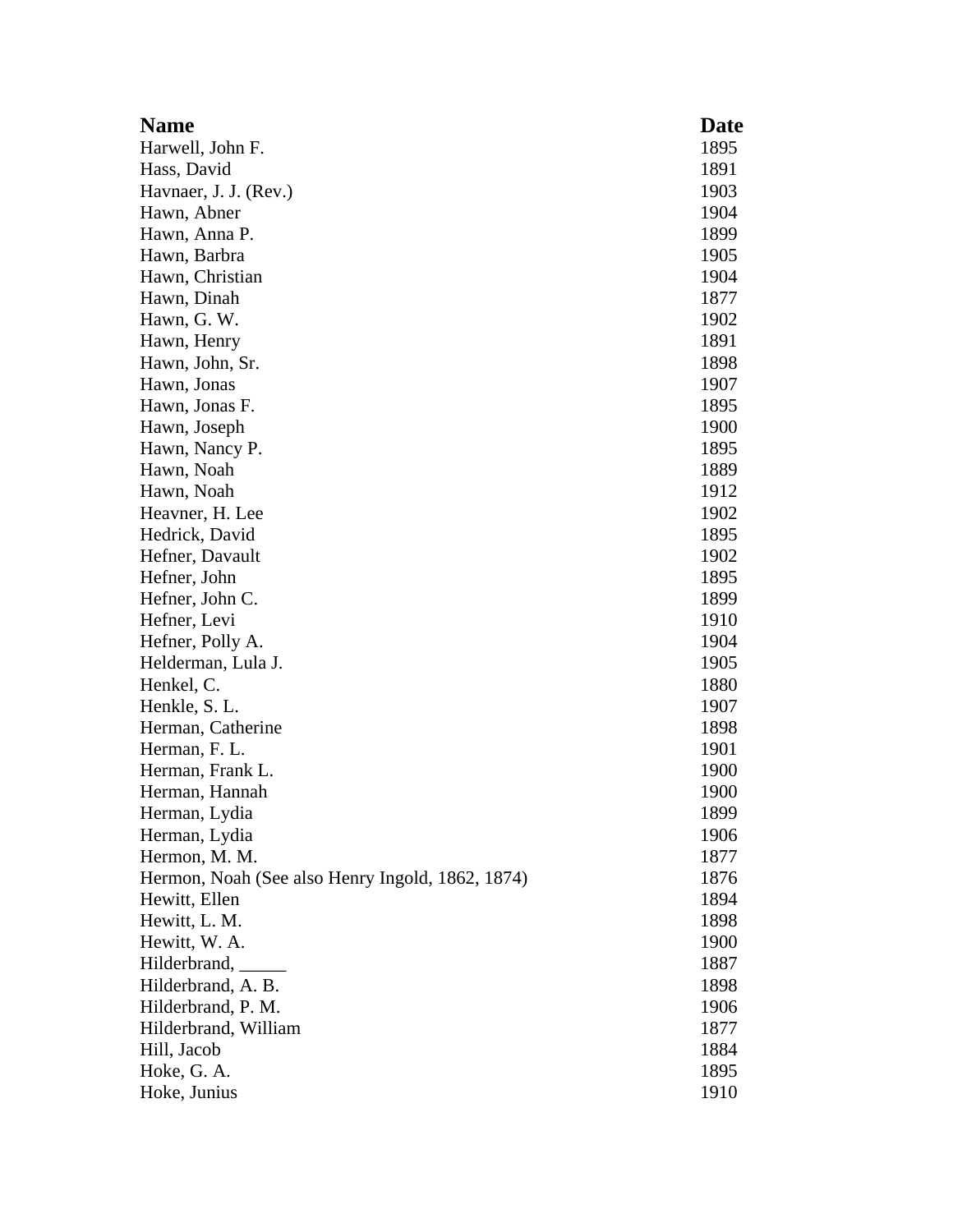| <b>Name</b>                                        | Date |
|----------------------------------------------------|------|
| Hoke, Rebecca                                      | 1882 |
| Holdsclaw, Lewis                                   | 1884 |
| Holler, Andrew                                     | 1898 |
| Holler, Barbara Ann                                | 1896 |
| Holler, Calvin                                     | 1911 |
| Holler, Francis                                    | 1901 |
| Holler, M. M.                                      | 1901 |
| Holler, Sallie                                     | 1896 |
| Hollman, Annie B.                                  | 1905 |
| Hollman, Henry M.                                  | 1885 |
| Hollman, J. N.                                     | 1885 |
| Hollmon, N. M.                                     | 1885 |
| Hollmon, W. F.                                     | 1890 |
| Hooper, George S.                                  | 1867 |
| Hooper, Daniel                                     | 1901 |
| Hoover, E. K., Miss                                | 1898 |
| Hoppes, W. H.                                      | 1911 |
| Houk, Sarah J.                                     | 1896 |
| Houston, A. H.                                     | 1900 |
| Houston, J. M.                                     | 1899 |
| Houston, J. M. M.                                  | 1871 |
| Houston, Joel B.                                   | 1859 |
| Houston, R. B. B.                                  | 1879 |
| Howard, Elizabeth                                  | 1895 |
| Howard, Freeman and Susan                          | 1901 |
| Howard, Susan (See Freeman and Susan Howard, 1901) |      |
| Howard, William                                    | 1897 |
| Hoyl, A.                                           | 1858 |
| Hoyl, H. H.                                        | 1870 |
| Hoyl, H. H.                                        | 1903 |
| Hudson, Lawrence A.                                | 1909 |
| Huet, Moses                                        | 1880 |
| Huett, Sally                                       | 1876 |
| Huffman, Amanda                                    | 1898 |
| Huffman, D.C.                                      | 1898 |
| Huffman, J. A.                                     | 1899 |
| Huffman, J. H.                                     | 1898 |
| Huffman, J. P.                                     | 1912 |
| Huffman, Jackson                                   | 1901 |
| Huffman, Joseph                                    | 1864 |
| Huffman, Langdon                                   | 1877 |
| Huffman, Lela E.                                   | 1903 |
| Huffman, Lewis                                     | 1900 |
| Huffman, Mary M.                                   | 1904 |
| Huffman, Mary Ann                                  | 1896 |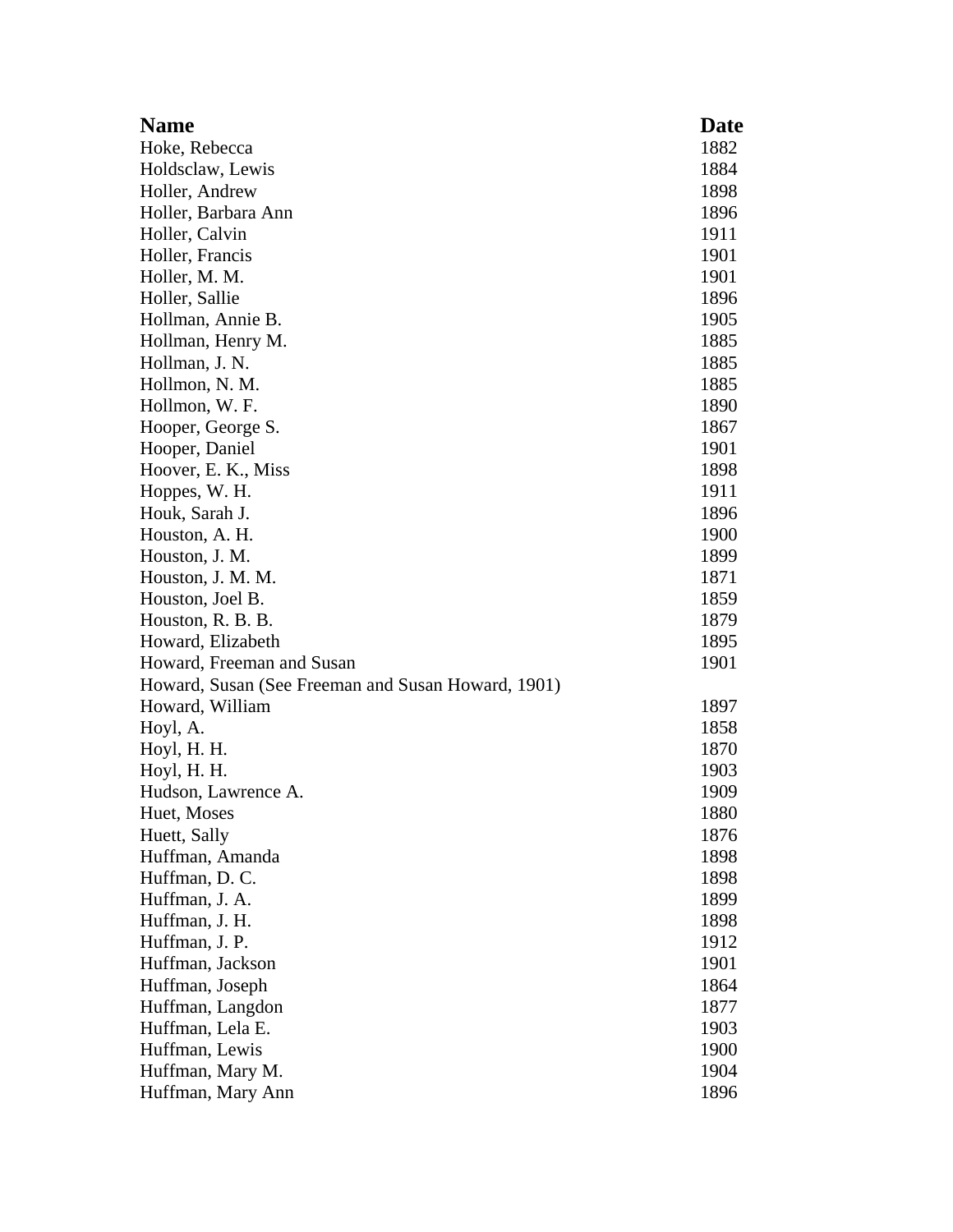| <b>Name</b>                                           | <b>Date</b>  |
|-------------------------------------------------------|--------------|
| Huffman, Nelson                                       | 1897         |
| Huffman, Phillip                                      | 1897         |
| Huffman, S.                                           | 1909         |
| Huffman, S. M.                                        | 1896         |
| Huffman, Sarah Ann                                    | 1909         |
| Huffman, Solomon F.                                   | 1896         |
| Huffman, Adline E.                                    | 1899         |
| Huffman, Adline                                       | 1906         |
| Hufham, Thomas M.                                     | 1912         |
| Huggins, Henry                                        | 1910         |
| Huit, Susan                                           | 1877         |
| Huitt, Marcus W.                                      | 1900         |
| Huitt, R. Z.                                          | 1906         |
| Huitt, L. J.                                          | 1905         |
| Huitt, Ellen                                          | 1897         |
| Hulemnot, S.C.                                        | 1869         |
| Hull, C. Plato                                        | 1895         |
| Humphries, Mary Ann                                   | 1899         |
| Hunscuker, John                                       | 1884         |
| Hunsucker, Daroult                                    | 1874         |
| Hunsucker, David                                      | 1895         |
| Hunsucker, Florence                                   | 1908         |
| Hunsucker, Harriet C. (See Harriet C. Isenhour, 1902) |              |
| Hunsucker, A. L.                                      | 1911         |
| Hunsucker, Jonas                                      | 1878         |
| Hunsucker, Paul                                       | 1895         |
| Hunsucker, R. L.                                      | 1906         |
| Hunsucker, William                                    | 1851         |
| Hunsucker, William                                    | 1887         |
| Hunt, Ambrus                                          | 1866         |
| Hunt, Moses                                           | 1880         |
| Hunt, S. L.                                           | 1912         |
| Huss, H. P.                                           | 1906         |
| I                                                     |              |
| Ikerd, F. C.                                          | 1902         |
| Ikerd (Icard), G. A.                                  | 1882         |
| Ikerd, Sarah Ann                                      | 1904         |
| Ikerd, Susannah                                       | 1902         |
| Ingold, Henry                                         | 1874         |
| Irvin, M. H.                                          | 1906         |
| Isaac, H. M.<br>Isaac, Henry                          | 1896<br>1895 |
| Isaac, Susan                                          | 1900         |
| Isenhour, Abel                                        | 1867         |
| Isenhour, Abel                                        | 1877         |
|                                                       |              |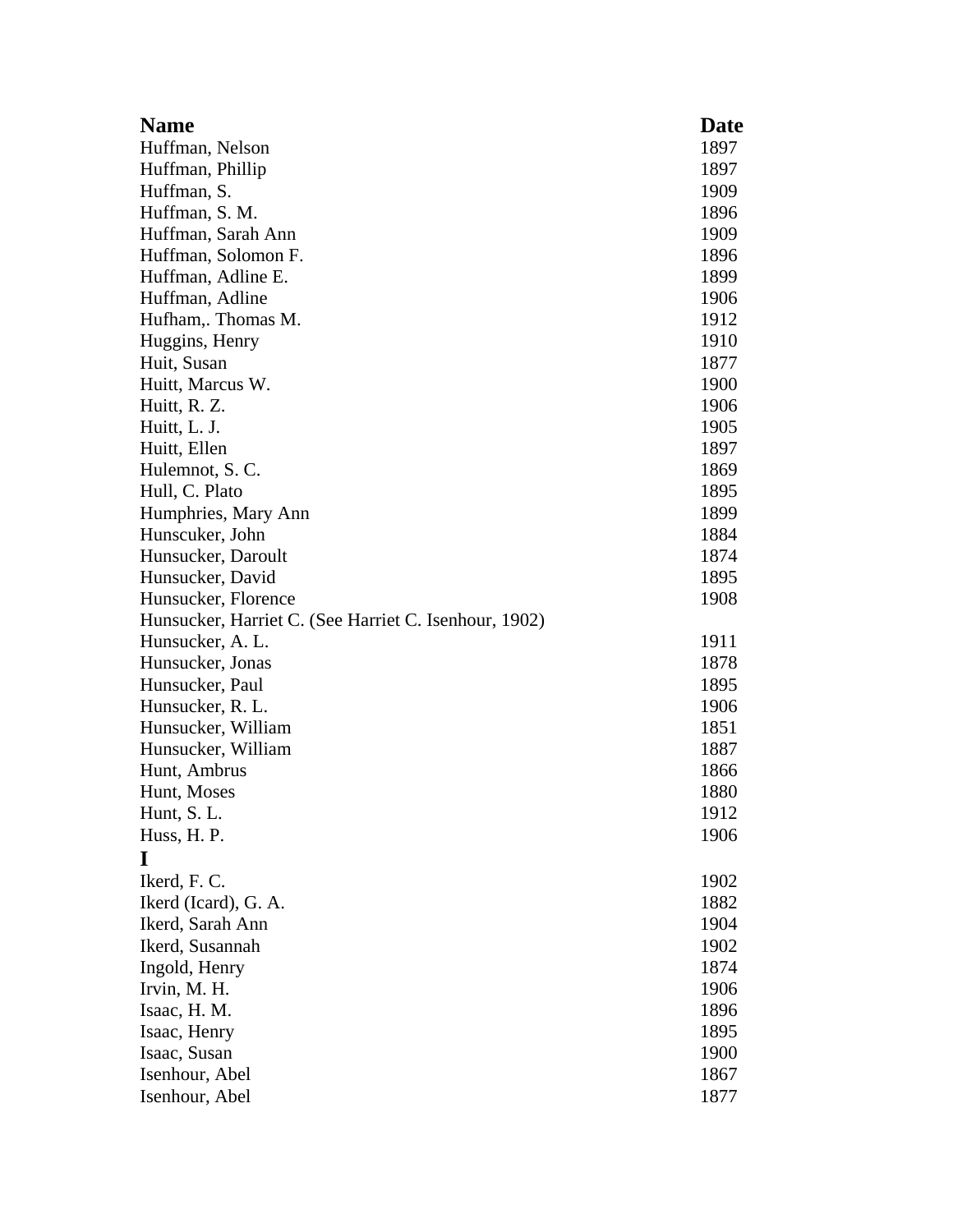| <b>Name</b>                                             | <b>Date</b> |
|---------------------------------------------------------|-------------|
| 1898<br>Isenhour, George                                |             |
| Isenhour, Harriet C. (See Harriet C. Hunsucker)<br>1902 |             |
| Isenhour, Margaret<br>1876                              |             |
| ${\bf J}$                                               |             |
| James, James<br>1869                                    |             |
| James, James<br>1875                                    |             |
| James, James<br>1886                                    |             |
| 1883<br>James, W. G. (W. T.)                            |             |
| Jarrett, Alonzo<br>1896                                 |             |
| Jarrett, Mary<br>1890                                   |             |
| Jones, Daniel<br>1869                                   |             |
| Jones, G. W.<br>1895                                    |             |
| Jones, M. H.<br>1863                                    |             |
| 1900<br>Jones, W. E.                                    |             |
| 1868<br>Joret, Margaret                                 |             |
| Josey, Charles<br>1907                                  |             |
| $\mathbf K$                                             |             |
| Kale, Palser<br>1892                                    |             |
| Kale, T. B.<br>1898                                     |             |
| Keener, Malinda<br>1898                                 |             |
| Keener, John<br>1872                                    |             |
| Keever (Keener), Wheeler M.<br>1906                     |             |
| Keever, James (See also Jacob Mosteller, 1888)<br>1888  |             |
| Killey, J. W.<br>1910                                   |             |
| Killian, Hariet C.<br>1896                              |             |
| Killian, Ida<br>1908                                    |             |
| Killian, Jesse<br>1900                                  |             |
| Killian, L. A.<br>1896                                  |             |
| Killian, M. E.<br>1903                                  |             |
| Killian, Mary<br>1906                                   |             |
| Knox, R. A.<br>1894                                     |             |
| L                                                       |             |
| Lacy, Thomas<br>1902                                    |             |
| Lael, John<br>1895                                      |             |
| Lael, Polly<br>1905                                     |             |
| Lail, L. Frank<br>1903                                  |             |
| Lail, John and Susan<br>1899                            |             |
| Lail, Susan (See John and Susan Lail, 1899)             |             |
| Lates (Lotes), Jacob<br>1899                            |             |
| Lattimore, J. L. (Dr.)<br>1901                          |             |
| Laurence, W. H.<br>1877                                 |             |
| Leagle, Jacob<br>1869                                   |             |
| Lee, $J. J.$<br>1864                                    |             |
| Lee, $O$ .<br>1891                                      |             |
| Lenoir, W. W.<br>1895                                   |             |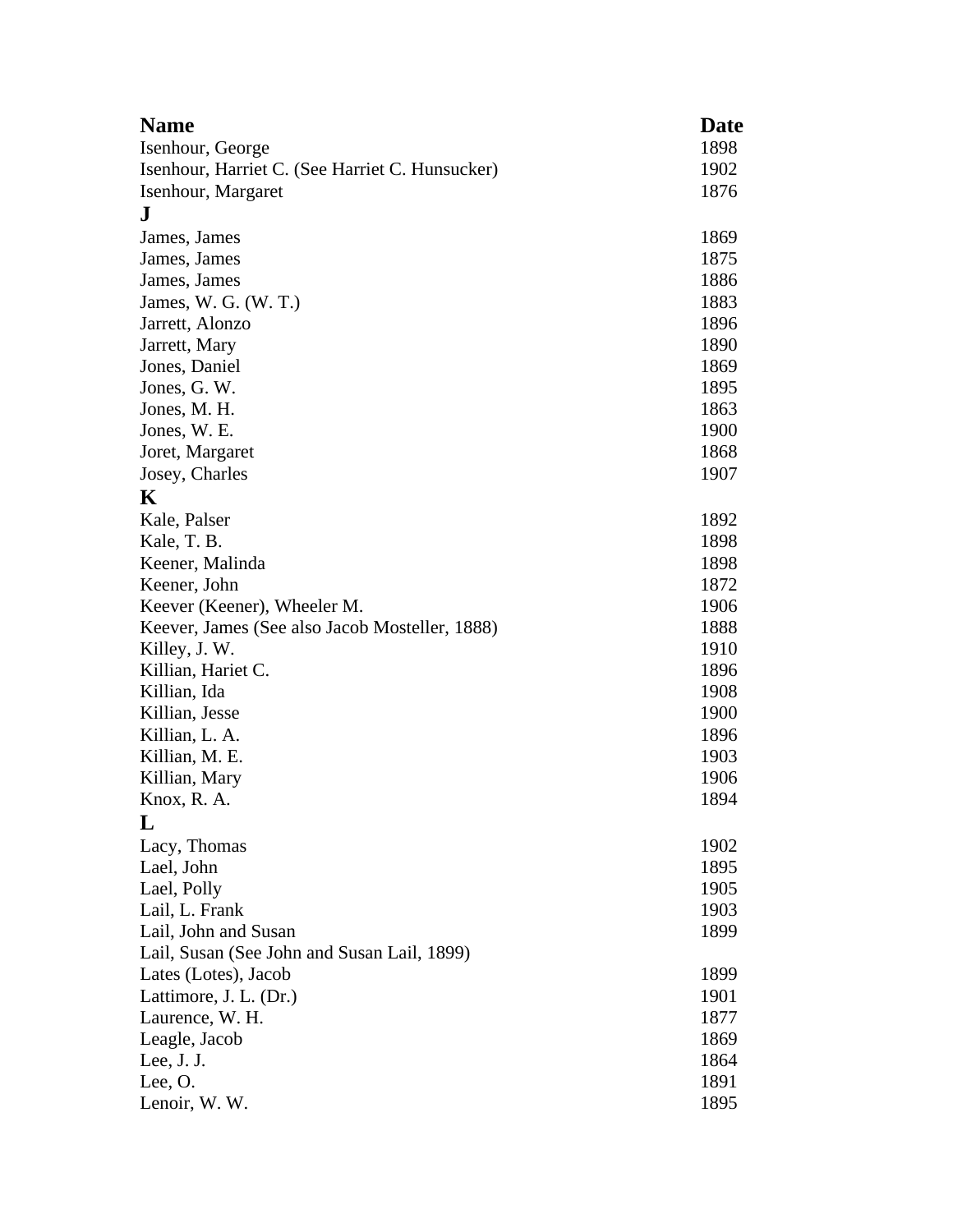| <b>Name</b>                                 | <b>Date</b> |
|---------------------------------------------|-------------|
| Lentz, John                                 | 1874        |
| Leonard, Daniel                             | 1867        |
| Leonard, Lillie E.                          | 1905        |
| Lides, Marcus                               | 1879        |
| Lindsey, R. C.                              | 1869        |
| Linebarger, F. M.                           | 1907        |
| Linebarger, J. L.                           | 1874        |
| Linebarger, R. B.                           | 1909        |
| Linebarger, F. H.                           | 1905        |
| Link, Caleb                                 | 1909        |
| Link, Jacob                                 | 1876        |
| Little, Catherine                           | 1906        |
| Little, Charles                             | 1912        |
| Little, D. A.                               | 1900        |
| Little, Daniel A.                           | 1899        |
| Little, Davault                             | 1877        |
| Little, George                              | 1876        |
| Little, J. B.                               | 1908        |
| Little, Jennie Lee                          | 1909        |
| Little, John A.                             | 1903        |
| Little, John F.                             | 1900        |
| Little, Joseph                              | 1899        |
| Little, Joshua B.                           | 1908        |
| Little, M. L.                               | 1894        |
| Little, P.K.                                | 1909        |
| Little, Q. L.                               | 1901        |
| Little, W. L.                               | 1895        |
| Little, W. L.                               | 1907        |
| Long, T. S. (See also G. Mc. Wilfong, 1886) | 1886        |
| Longerier, Elias                            | 1890        |
| Lorance, Isaac                              | 1879        |
| Lore, David                                 | 1912        |
| Lore, Andrew                                | 1896        |
| Lotz, Daniel                                | 1866        |
| Lourance, Fielding                          | 1870        |
| Lourance (Laurance), J. M.                  | 1870        |
| Lourance (Laurance), J. M.                  | 1879        |
| Lowe, W. L.                                 | 1897        |
| Lowrance, Harriet M.                        | 1901        |
| Lutes, J. S.                                | 1897        |
| Lutz, D. A.                                 | 1902        |
| Lutz, Laban                                 | 1899        |
| Lutz, J. S.                                 | 1898        |
| Lutz, James                                 | 1900        |
| Lutze, Elias                                | 1869        |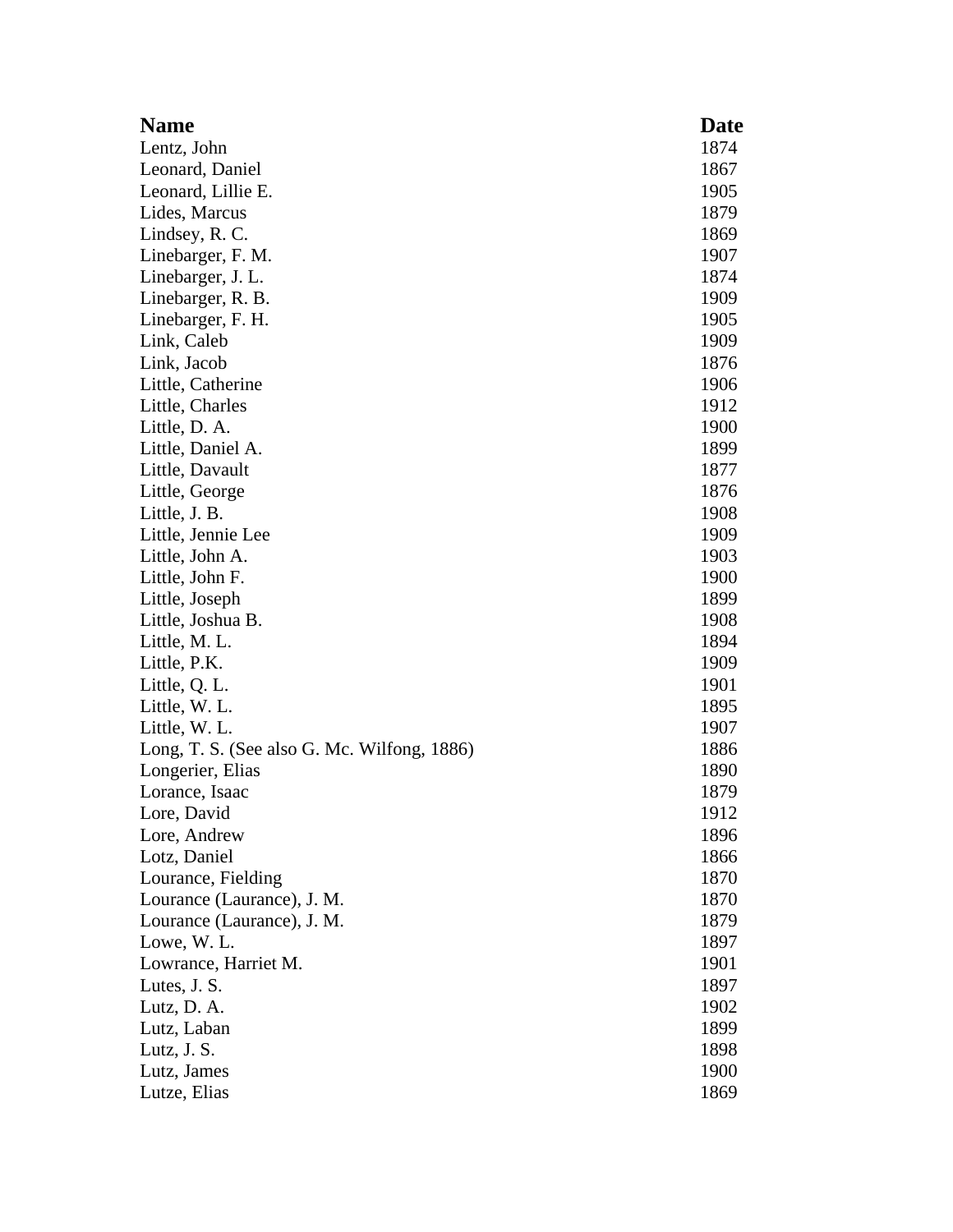| <b>Name</b>                                                            | <b>Date</b> |
|------------------------------------------------------------------------|-------------|
| Lyerly, J. L.                                                          | 1905        |
| Lynn, Mary                                                             | 1875        |
| Lytle, W.L.                                                            | 1910        |
| M                                                                      |             |
| Mahaffey, William L.                                                   | 1896        |
| Mailer, James                                                          | 1883        |
| Marshall, Gabriel                                                      | 1896        |
| Marshall, Mary J.                                                      | 1899        |
| Martin, Edward F.                                                      | 1906        |
| Martin, Martha                                                         | 1906        |
| Mayberry, J. R. and S. C.                                              | 1906        |
| Mayberry, S. C. (See J. R. and S. C. Mayberry, 1906)                   |             |
| Mayo, R. P.                                                            | 1901        |
| McAdams, W. B.                                                         | 1891        |
| McCaslin, A.C.                                                         | 1899        |
| McCaul, F. G.                                                          | 1896        |
| McCorkle, J. M.                                                        | 1895        |
| McCorkle, J. Martha A.                                                 | 1909        |
| McCorkle, M. J. A.                                                     | 1910        |
| McCorkle, M.L.                                                         | 1899        |
| McCoul, James H.                                                       | 1870        |
| McDowell, Charles (See also Jacob Harshaw, 1872)                       | 1872        |
| McDowell, Charles (See also John W. and N. W. Woodfin, 1874)           | 1859        |
| McKenzie, Elvira                                                       | 1908        |
| McKenzie, R. M.                                                        | 1895        |
| McLain, Robert                                                         | 1898        |
| McLean, John                                                           | 1874        |
| McNiel, George C.                                                      | 1901        |
| Meade, R. K.                                                           | 1894        |
| Mehaffey, William L.                                                   | 1896        |
| Menzies, A. S., Mrs.                                                   | 1908        |
| Menzies, Sadie C.                                                      | 1896        |
| Mengus (Hengus), Andrew                                                | 1862        |
| Miller, Absolom                                                        | 1907        |
| Miller, Adam                                                           | 1869        |
| Miller, D. P.                                                          | 1911        |
| Miller, David                                                          | 1877        |
| Miller, J. F.                                                          | 1900        |
| Miller, Joel                                                           | 1903        |
| Miller, John                                                           | 1875        |
| Miller, John Monroe                                                    | 1908        |
| Milligan, R. C., Mrs.                                                  | 1911        |
| Mingus, Margaret                                                       | 1910        |
| Moose, D. F. (See also B. Eliza Rudisill, 1903 and J. C. Wilson, 1903) | 1901        |
| Moose, David F.                                                        | 1901        |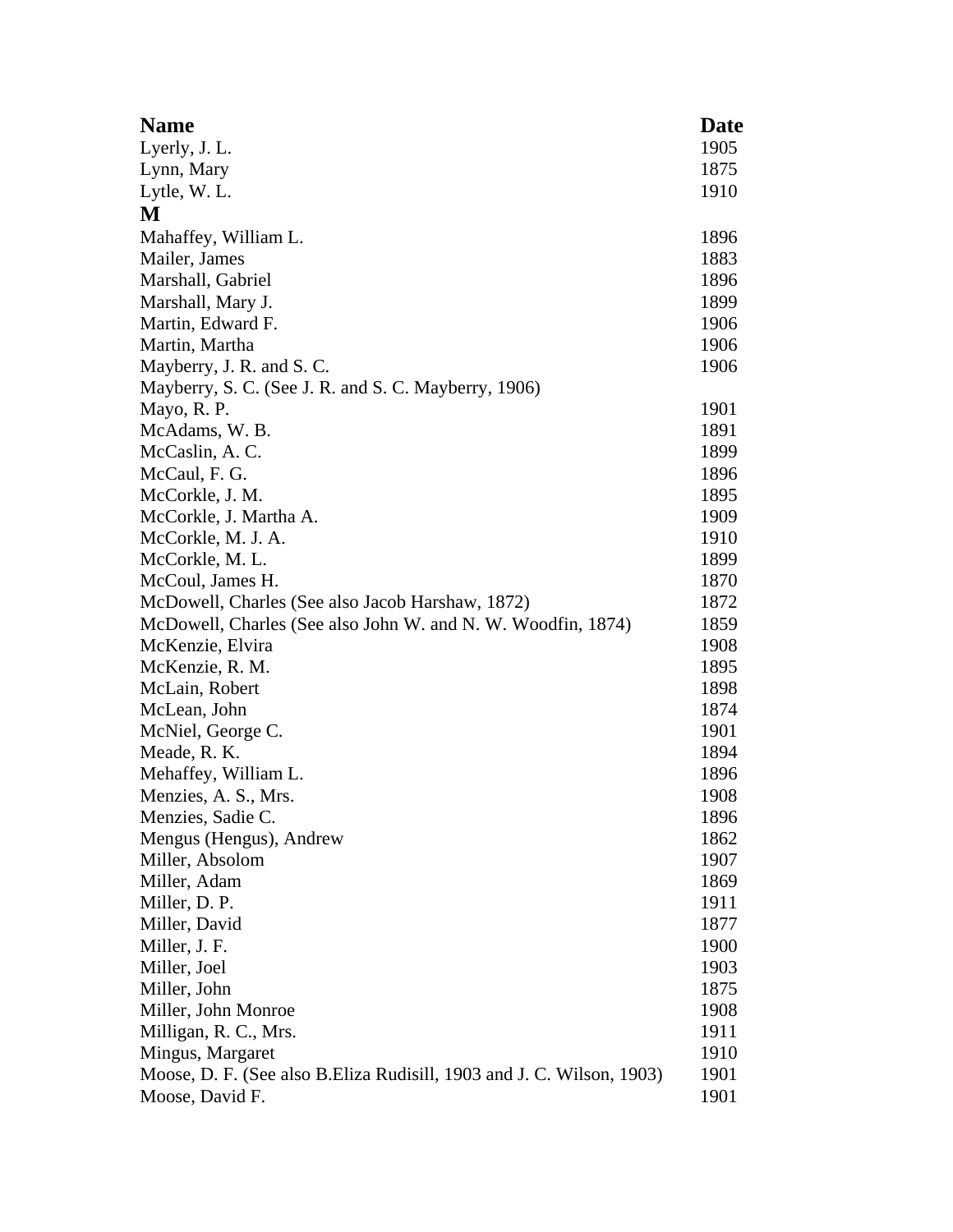| <b>Name</b>             | Date |
|-------------------------|------|
| Moose, John             | 1898 |
| Morrow, W. H.           | 1908 |
| Moser, G. H.            | 1903 |
| Mosteller, Harriet      | 1899 |
| Mosteller, Jacob        | 1888 |
| Mosteller, Jacob        | 1901 |
| Mosteller, Malinda      | 1901 |
| Mouser, Harriett L.     | 1904 |
| Mull, Mary              | 1893 |
| Mullen, Arthur          | 1907 |
| Munday, Spencer (J.S.)  | 1896 |
| Murrray, J. M.          | 1907 |
| Murray, Margaret        | 1899 |
| Murray, Robert V.       | 1896 |
| Murray, Ruby            | 1911 |
| N                       |      |
| Nance, Martha Ann       | 1906 |
| Nelson, Joseph T.       | 1902 |
| Null, Sallie            | 1905 |
| $\bf{O}$                |      |
| Odell,                  | 1877 |
| Ogles, Jesse            | 1870 |
| Odem, Eli               | 1877 |
| ${\bf P}$               |      |
| Paine, J. W. A.         | 1892 |
| Park, Hervey C.         | 1899 |
| Parker, L. P.           | 1906 |
| Parlier, J. B.          | 1911 |
| Patterson, William      | 1906 |
| Pearson, R. M.          | 1883 |
| Peele, Peter            | 1875 |
| Pembertson, S. J.       | 1899 |
| Perkins, Andy J.        | 1899 |
| Pitts, P. J.            | 1899 |
| Plonk, Levi             | 1905 |
| Plonk, Michael          | 1910 |
| Poovey, M. A.           | 1909 |
| Pope, Jane              | 1911 |
| Powell, A. H. $(A. M.)$ | 1888 |
| Price, Mary             | 1896 |
| Probst, Absalom         | 1897 |
| Probst, John M.         | 1903 |
| Propst, John            | 1877 |
| Propst, L. H.           | 1901 |
| Propst, Mary M.         | 1894 |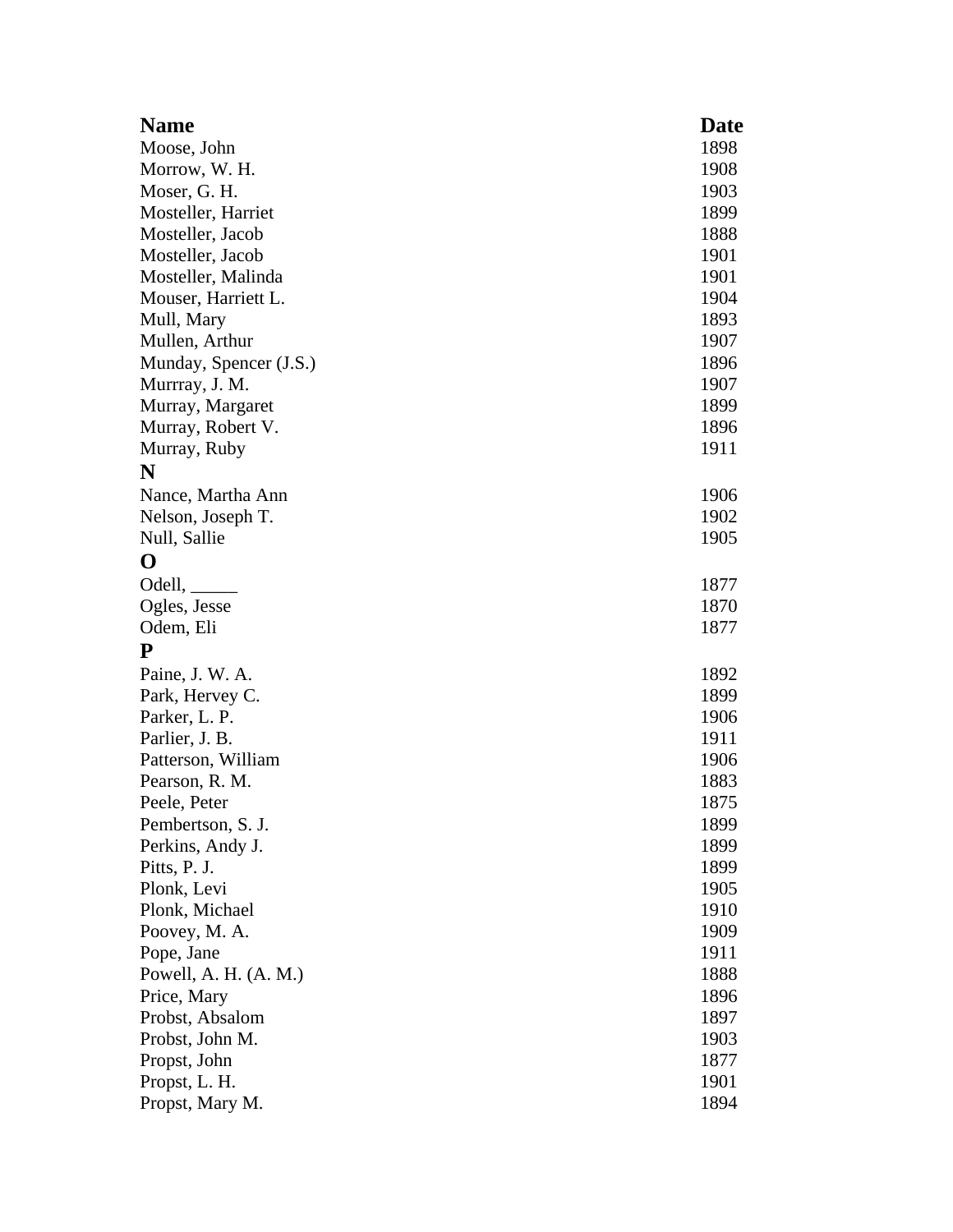| <b>Name</b>                                         | <b>Date</b> |
|-----------------------------------------------------|-------------|
| Punch, A. M.                                        | 1909        |
| Puntch, J. D.                                       | 1907        |
| Purefoy, J. K.                                      | 1905        |
| $\bf R$                                             |             |
| Rabb, John                                          | 1865        |
| Rabb, Rebecca                                       | 1877        |
| Raby, George W.                                     | 1911        |
| Raby, Jemmia                                        | 1899        |
| Rader, M. S.                                        | 1877        |
| Ramsay, J. Alston                                   | 1900        |
| Ramsour (Ramsour) A.                                | 1872        |
| Ramsour, Elmina                                     | 1900        |
| Ramsour, Jacob                                      | 1867        |
| Ratcliff, George W.                                 | 1906        |
| Redman, Hosea (2 folders)                           | 1867        |
| Reep, Emanuel                                       | 1892        |
| Reinhardt, Henry                                    | 1863        |
| Reinhardt, John J.                                  | 1900        |
| Reinhardt, William P.                               | 1900        |
| Rhodee, Caleb                                       | 1896        |
| Rhodes, E. H.                                       | 1870        |
| Rhodes, M. L.                                       | 1909        |
| Rhoney, James                                       | 1867        |
| Rhoney, William                                     | 1901        |
| Rhyne, Susan C.                                     | 1905        |
| Riddle, Julia G.                                    | 1909        |
| Rink, Ephreim                                       | 1902        |
| Robinson, Elias (See also Henderson Sherrill, 1866) | 1867        |
| Robinson, F.O.                                      | 1912        |
| Robinson, Henry W.                                  | 1891        |
| Robinson, J. Henry                                  | 1908        |
| Robinson, Jane C.                                   | 1896        |
| Robinson, Jethro                                    | 1866        |
| Robinson, John S.                                   | 1895        |
| Robinson, John W.                                   | 1907        |
| Robinson, L. D.                                     | 1896        |
| Robinson, Mary M.                                   | 1885        |
| Rochett, John R.                                    | 1904        |
| Rose, Earl A.                                       | 1897        |
| Roseman, Daniel                                     | 1896        |
| Roseman, D.                                         | 1895        |
| Rowe, D. L.                                         | 1897        |
| Rowe, D.W.                                          | 1889        |
| Rowe, J.D.                                          | 1906        |
| Rowe, Langdon                                       | 1909        |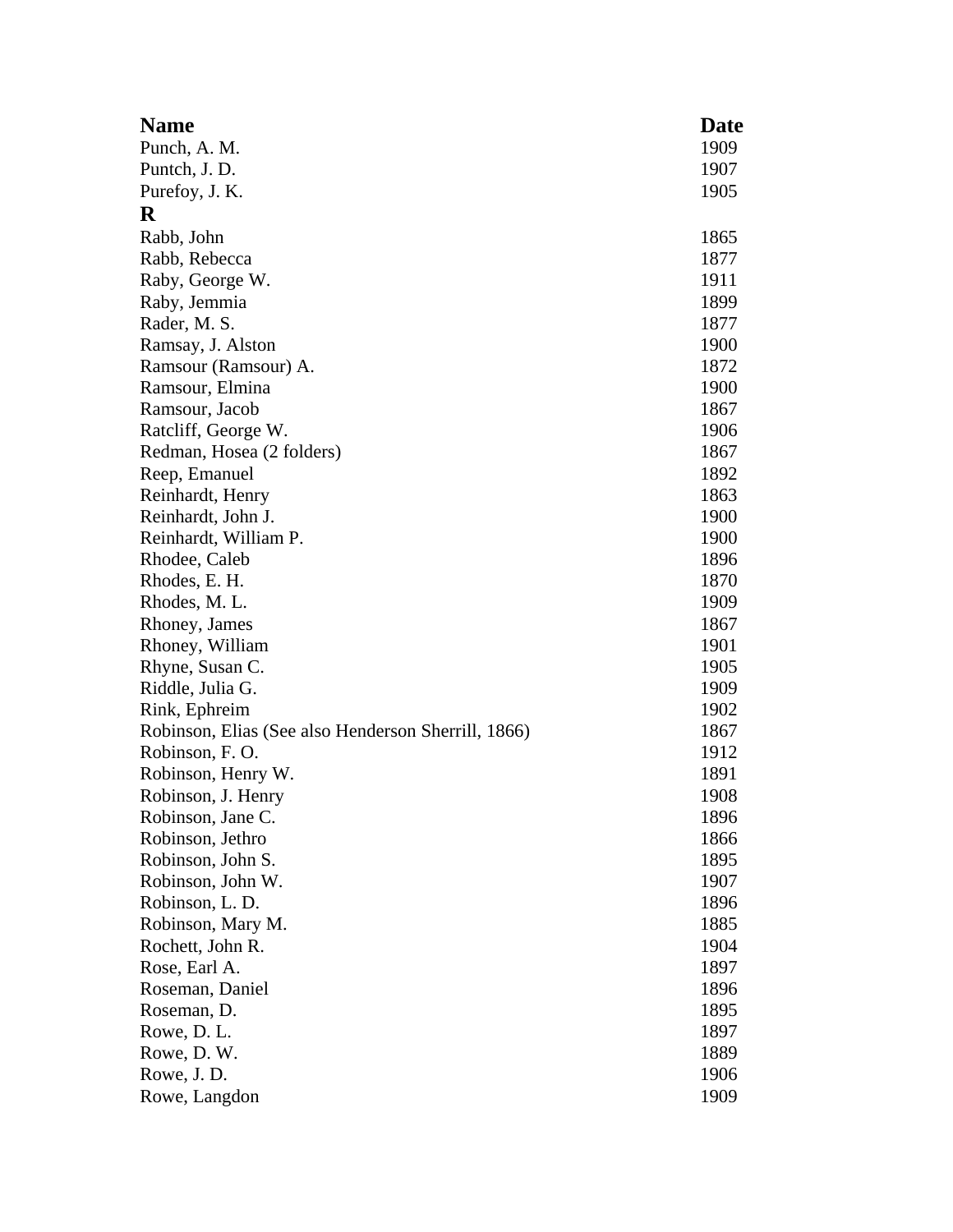| <b>Name</b>                                | <b>Date</b> |
|--------------------------------------------|-------------|
| Rowe, Lank                                 | 1908        |
| Rowe, Lennie L.                            | 1900        |
| Rowe, Malcolm B.                           | 1908        |
| Rowe, M. M. (See also George Setzer, 1890) | 1892        |
| Rowe, P. J.                                | 1890        |
| Rudisill, B. Eliza, Miss                   | 1903        |
| Rudisill, Fannie L.                        | 1900        |
| Rudisill, J. F.                            | 1895        |
| Rudisill, L. M.                            | 1903        |
| Rudisill, M. L.                            | 1905        |
| Rudisill, Phillip                          | 1867        |
| Rudvsell (Rudosill) Michael                | 1867        |
| Rufty, M.                                  | 1907        |
| S                                          |             |
| Schrum, E. P.                              | 1909        |
| Scrance, H. F.                             | 1908        |
| Seaboch, Jacob A.                          | 1903        |
| Seaboch, John                              | 1879        |
| Seagle, Thomas J.                          | 1898        |
| Seapoch, Perceda                           | 1911        |
| Seats, J. R.                               | 1894        |
| Seitz, Abel                                | 1905        |
| Seitz, Clanisy                             | 1905        |
| Seitz, G. P.                               | 1908        |
| Self, J.R.                                 | 1898        |
| Setiz, D. D.                               | 1895        |
| Settlemire (Settlemyre), George P.         | 1897        |
| Setzer, W. S.                              | 1908        |
| Setzer, Daniel                             | 1861        |
| Setzer, E.T.                               | 1908        |
| Setzer, George                             | 1869        |
| Setzer, George                             | 1885        |
| Setzer, George                             | 1890        |
| Setzer, J. L.                              | 1894        |
| Setzer, Jacob                              | 1896        |
| Setzer, John                               | 1881        |
| Setzer, Mary                               | 1881        |
| Setzer, Pinkney                            | 1868        |
| Setzer, Reuben                             | 1870        |
| Setzer, Reuben                             | 1904        |
| Setzer, Thomas W.                          | 1907        |
| Setzer, W. A.                              | 1899        |
| Sides (Seitz), Sally                       | 1885        |
| Shelton, J. B.                             | 1896        |
| Sherrill,                                  | 1869        |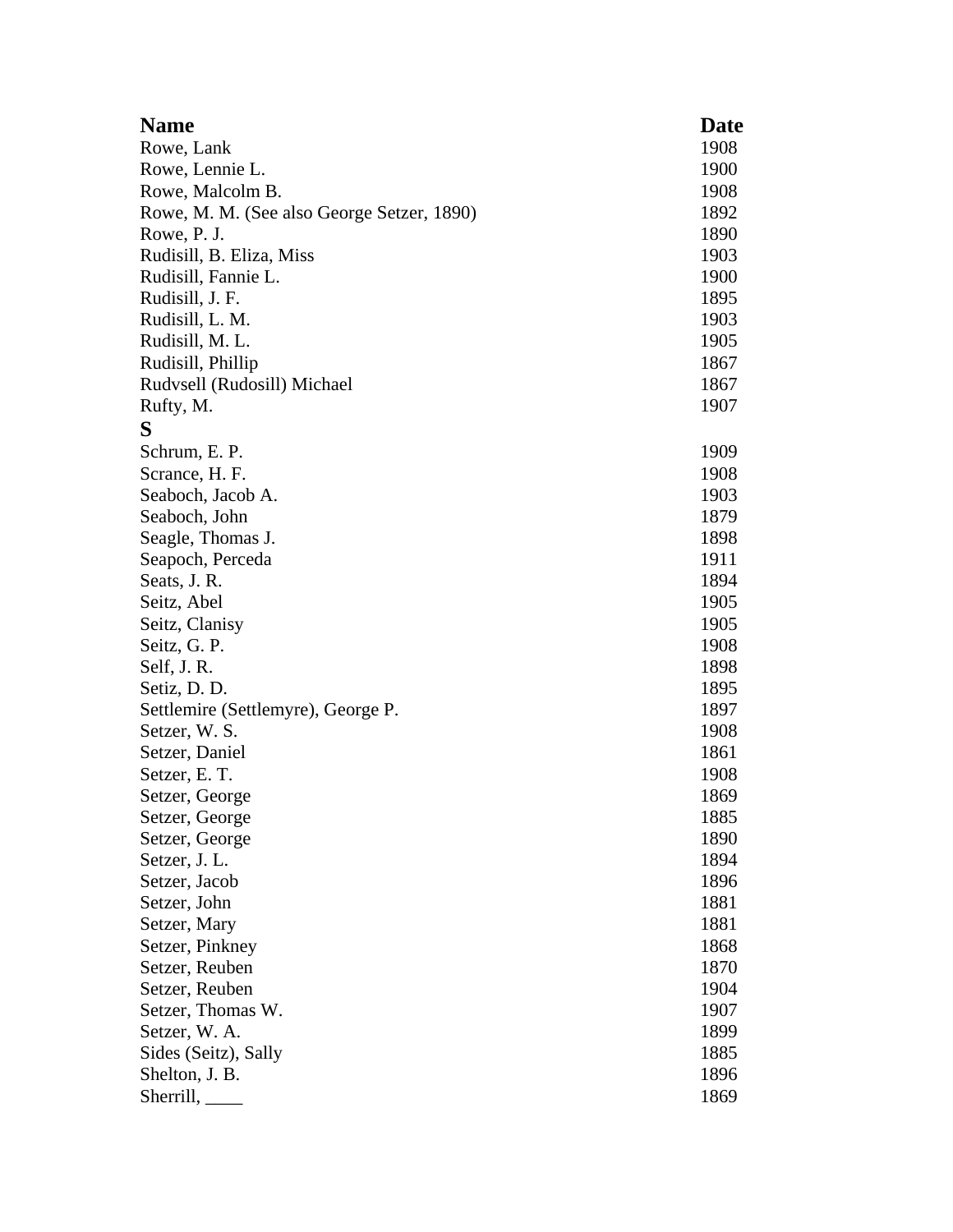| <b>Name</b>                                 | Date |
|---------------------------------------------|------|
| Sherrill, Charlie                           | 1909 |
| Sherrill, C. T.                             | 1907 |
| Sherrill, D. J.                             | 1880 |
| Sherrill, David J.                          | 1879 |
| Sherrill, E. L.                             | 1909 |
| Sherrill, E. W.                             | 1908 |
| Sherrill, Elisha                            | 1871 |
| Sherrill, Elitha                            | 1895 |
| Sherrill, Enos                              | 1906 |
| Sherrill, Henderson                         | 1866 |
| Sherrill, Hiram                             | 1882 |
| Sherrill, J. A. (Dr.)                       | 1903 |
| Sherrill, Jacob                             | 1911 |
| Sherrill, J. Newton                         | 1904 |
| Sherrill, Mahala (2 folders)                | 1863 |
| Sherrill, Mahala                            | 1873 |
| Sherrill, Marion                            | 1868 |
| Sherrill, Sidney                            | 1895 |
| Sherrill, Thomas                            | 1877 |
| Sherrod, John J.                            | 1869 |
| Shipp, Robert J.                            | 1895 |
| Shirler, Daniel W.                          | 1890 |
| Shook, Andrew                               | 1860 |
| Shuford, D. P.                              | 1906 |
| Shuford, Daniel C.                          | 1900 |
| Shuford, E.L.                               | 1910 |
| Shuford, George P.                          | 1867 |
| Shuford, J. J.                              | 1878 |
| Shuford, J. S.                              | 1912 |
| Shuford, Jacob                              | 1874 |
| Shuford, M. H.                              | 1899 |
| Shuford, Marcus                             | 1863 |
| Shuford, Pink                               | 1909 |
| Shuford, A. A                               | 1912 |
| Sigmon, A. Y.                               | 1904 |
| Sigmon, Abel                                | 1882 |
| Sigmon, Amon                                | 1897 |
| Sigmon, Barbara                             | 1903 |
| Sigmon, Catherine                           | 1904 |
| Sigmon, C. T.                               | 1892 |
| Sigmon, D. M.                               | 1887 |
| Sigmon, David                               | 1867 |
| Sigmon, George                              | 1860 |
| Sigmon, J. E.                               | 1905 |
| Sigmon, Jacob J. (See Pinkney Setzer, 1868) | 1884 |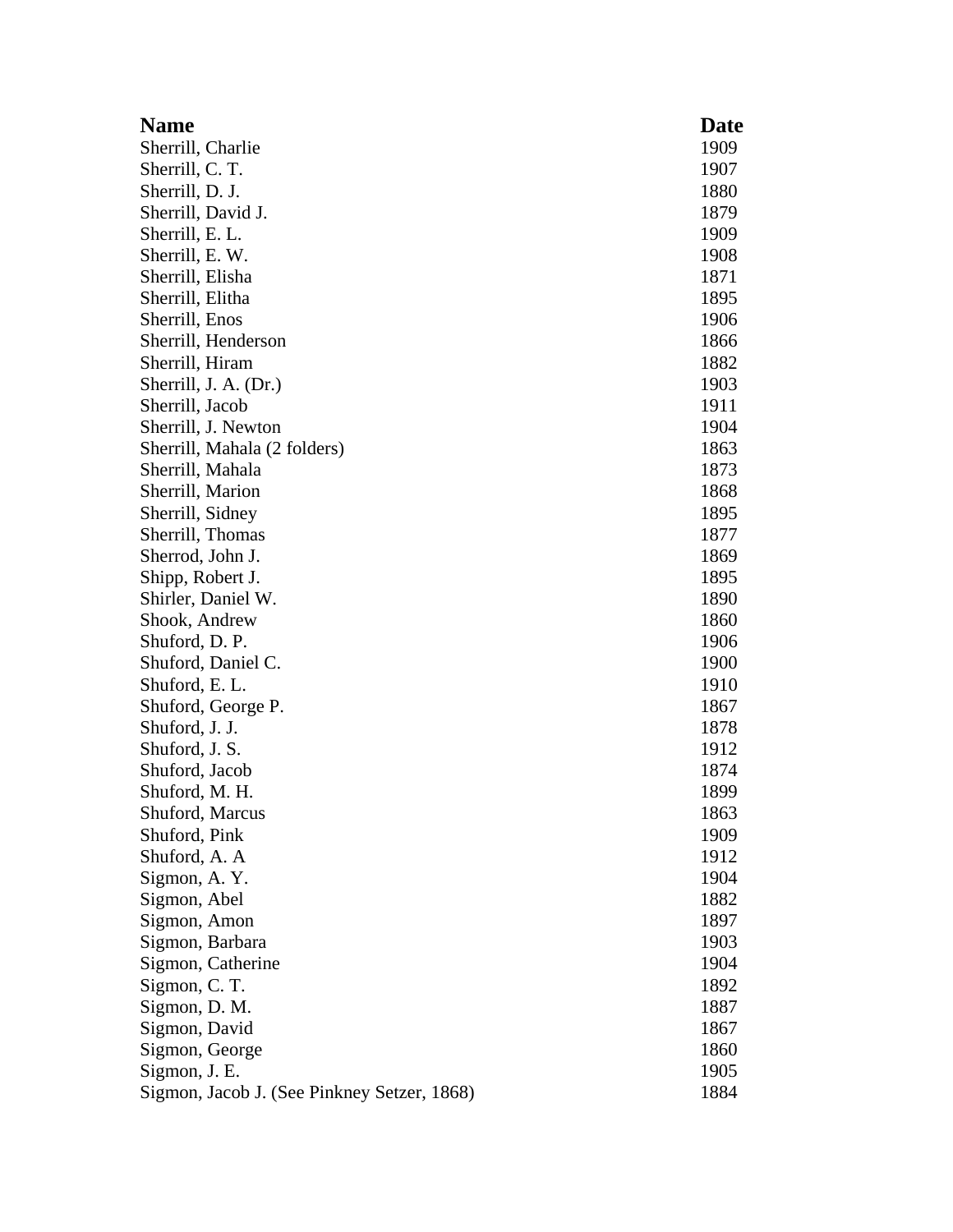| <b>Name</b>                                          | <b>Date</b> |
|------------------------------------------------------|-------------|
| Sigmon, Julius A.                                    | 1911        |
| Sigmon, L. H.                                        | 1902        |
| Sigman, Lawson (or Losson)                           | 1860        |
| Sigman, Lawson                                       | 1876        |
| Sigman, Lucinda                                      | 1905        |
| Sigmon, Max A.                                       | 1913        |
| Sigman, R. Marerva                                   | 1904        |
| Sigman, Reuben (See Lawson (or Losson) Sigman, 1860) | 1870        |
| Sigmon, Rhoda C.                                     | 1898        |
| Sigmon, W. H.                                        | 1911        |
| Simmons, Joel                                        | 1895        |
| Simmons, Linnie                                      | 1899        |
| Sims, James                                          | 1899        |
| Sims, Richard                                        | 1907        |
| Sipe, John                                           | 1877        |
| Sipe, Susannah                                       | 1909        |
| Smith, Abraham                                       | 1877        |
| Smith, David                                         | 1895        |
| Smith, F.                                            | 1877        |
| Smith, M. M.                                         | 1907        |
| Smith, Q. M.                                         | 1912        |
| Smyer, John J.                                       | 1891        |
| Smyre, G. W.                                         | 1905        |
| Smyre, G. P.                                         | 1898        |
| Smyre, John                                          | 1877        |
| Smyre, Logan                                         | 1877        |
| Smyre, McKinley                                      | 1911        |
| Smyre, Sally                                         | 1899        |
| Smyre, Sarah                                         | 1899        |
| Smyre, Silas                                         | 1911        |
| Speagle, C. E.                                       | 1896        |
| Spencer, J. T.                                       | 1911        |
| Spencer, S. E.                                       | 1906        |
| Starr, Catherine                                     | 1896        |
| Starr, E. M.                                         | 1899        |
| Starr, Polly                                         | 1896        |
| Stewart, Rosalie Hawn                                | 1908        |
| Stiles, Susan                                        | 1901        |
| Stine, A. J.                                         | 1899        |
| Stine, John                                          | 1906        |
| Stone, J. S.                                         | 1891        |
| Summerrow, Ann E.                                    | 1898        |
| Т                                                    |             |
| Teague, Mary B.                                      | 1879        |
| Teague (Teorip, Teagen, Teougne) Moses               | 1887        |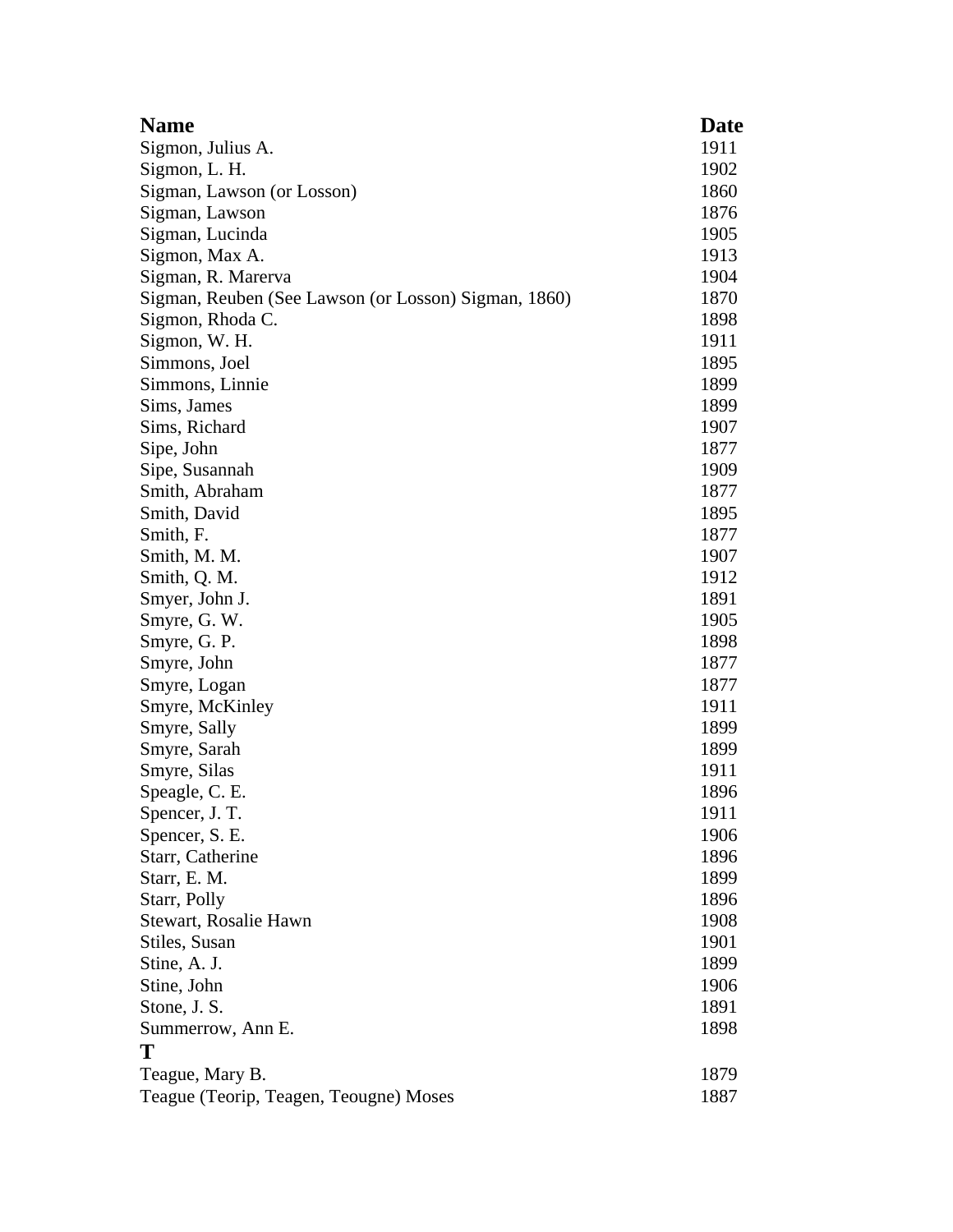| <b>Name</b>                                                       | Date |
|-------------------------------------------------------------------|------|
| Thornburg, C. E.                                                  | 1895 |
| Thornburg, Elizabeth                                              | 1895 |
| Thornburg, M. A.                                                  | 1910 |
| Thurston, Thomas D.                                               | 1890 |
| Tilley, J. W                                                      | 1910 |
| Totten, L. M.                                                     | 1903 |
| Towry, S.D.                                                       | 1905 |
| Travis, Levi                                                      | 1900 |
| Travis, P. E.                                                     | 1898 |
| Trolinger, M. B.                                                  | 1887 |
| Trott, Sallie                                                     | 1910 |
| Trouelager (Tronelayer) Paul and William                          | 1879 |
| Trouelager (Tronelayer) William (See Paul and William Trouelager, |      |
| 1879)                                                             |      |
| Tucker, Fannie S.                                                 | 1901 |
| Tullennider, A.C.                                                 | 1877 |
| Turner, Catherine                                                 | 1899 |
| Turner, F.                                                        | 1870 |
| Turner, F.                                                        | 1878 |
| Turner, Fealden                                                   | 1867 |
| Turner, Frank                                                     | 1895 |
| Turner, John                                                      | 1897 |
| Turner, Josephus                                                  | 1894 |
| Turner, Trelding                                                  | 1866 |
| Turner, William                                                   | 1870 |
| Turner, William                                                   | 1879 |
| W                                                                 |      |
| Wagner, I. J.                                                     | 1911 |
| Walker, Martha J.                                                 | 1900 |
| Ward, A. P.                                                       | 1910 |
| Ward, J. S.                                                       | 1910 |
| Ward, L. Pinkney                                                  | 1911 |
| Warlick, E. A.                                                    | 1874 |
| Warlick, T. M.                                                    | 1895 |
| Watts, Monroe                                                     | 1910 |
| Weston, James A.                                                  | 1906 |
| Whisehunt, John M.                                                | 1907 |
| Whisenhunt, Daniel                                                | 1881 |
| Whisenhunt, M. E.                                                 | 1903 |
| Whisnant, Samuel                                                  | 1909 |
| White, Maggie                                                     | 1912 |
| Whitener, A. J.                                                   | 1895 |
| Whitener, B. F.                                                   | 1901 |
| Whitener, Burton                                                  | 1906 |
| Whitener, C. E.                                                   | 1907 |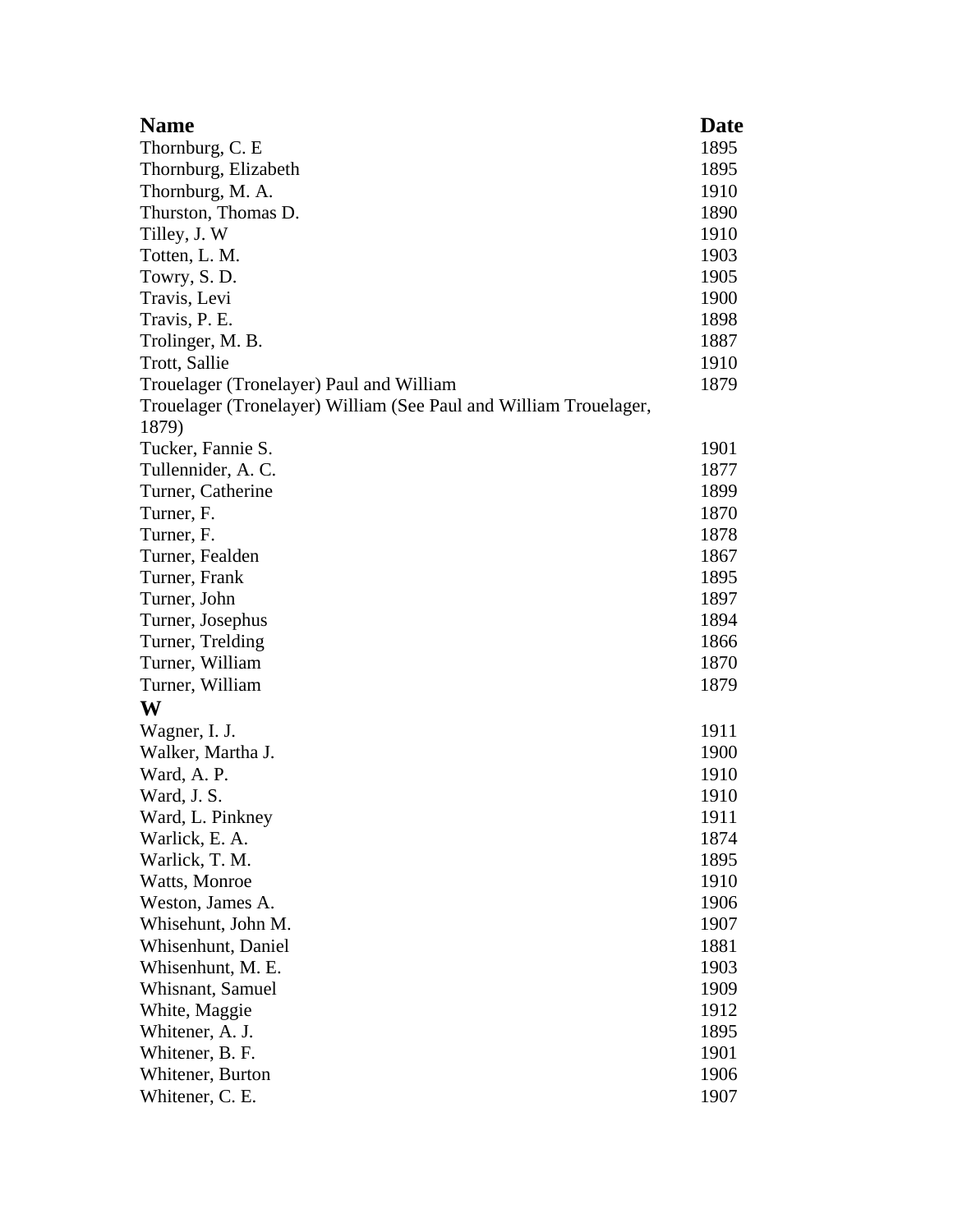| <b>Name</b>               | <b>Date</b> |
|---------------------------|-------------|
| Whitener, H. A.           | 1899        |
| Whitener, Hiram           | 1906        |
| Whitener, John A.         | 1906        |
| Whitener, Joseph          | 1872        |
| Whitener, Laban S.        | 1899        |
| Whitener, Martha          | 1910        |
| Whitener, Mary A.         | 1909        |
| Whitener, R. M.           | 1907        |
| Whitener, Sallie          | 1898        |
| Whitener, Z. B.           | 1899        |
| Whitener, Henry J.        | 1853        |
| Whitner, D. R.            | 1867        |
| Whittenburg, Abner        | 1895        |
| Wiggs, Lucy J.            | 1902        |
| Wiggs, Mary E.            | 1911        |
| Wiggs, T. J.              | 1902        |
| Wike, Caroline            | 1904        |
| Wike, David               | 1877        |
| Wike, Marcus              | 1890        |
| Wike, Silas               | 1902        |
| Wike, Susan               | 1910        |
| Wike, W.T.                | 1892        |
| Wike, William P.          | 1895        |
| Wilfong, B. E. L., Mrs.   | 1895        |
| Wilfong, Catherine        | 1867        |
| Wilfong, C. A.            | 1895        |
| Wilfong, G. Mc. (G.M.)    | 1886        |
| Wilkie, J. A.             | 1902        |
| Wilkinson, Thomas         | 1908        |
| Wilson, Catherine         | 1911        |
| Wilson, Ezekiel           | 1867        |
| Wilson, J. C.             | 1903        |
| Wilson, M. M. (2 folders) | 1888        |
| Whitherspoon, J. A.       | 1903        |
| Wilson, Marcus            | 1902        |
| Wilson, Mary              | 1877        |
| Wilson, Mary              | 1909        |
| Wilson, Mathew            | 1874        |
| Wilson, R. W.             | 1900        |
| Wilson, Rome (or L. P.)   | 1911        |
| Wilson, Thomas W.         | 1866        |
| Wilson, M. R. M.          | 1901        |
| Winebarger, William       | 1877        |
| Winebarger, Mary          | 1905        |
| Winegate, Thomas          | 1894        |
|                           |             |